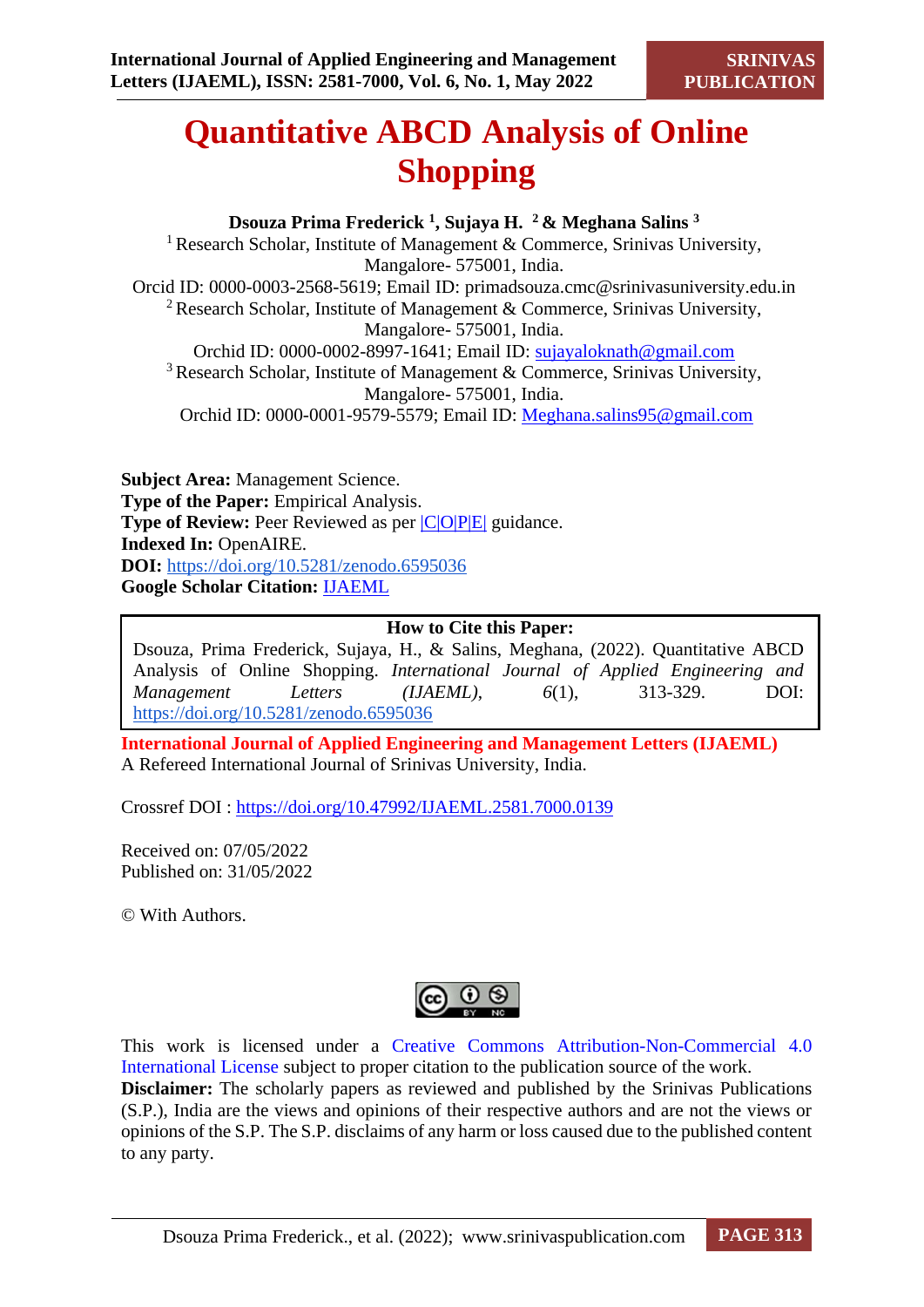# **Quantitative ABCD Analysis of Online Shopping**

**Dsouza Prima Frederick <sup>1</sup> , Sujaya H. <sup>2</sup>& Meghana Salins <sup>3</sup>**

<sup>1</sup> Research Scholar, Institute of Management & Commerce, Srinivas University, Mangalore- 575001, India.

Orcid ID: 0000-0003-2568-5619; Email ID: [primadsouza.cmc@srinivasuniversity.edu.in](mailto:primadsouza.cmc@srinivasuniversity.edu.in)  <sup>2</sup> Research Scholar, Institute of Management & Commerce, Srinivas University, Mangalore- 575001, India.

Orchid ID: 0000-0002-8997-1641; Email ID: [sujayaloknath@gmail.com](mailto:sujayaloknath@gmail.com)

<sup>3</sup> Research Scholar, Institute of Management & Commerce, Srinivas University, Mangalore- 575001, India.

Orchid ID: 0000-0001-9579-5579; Email ID: [Meghana.salins95@gmail.com](mailto:Meghana.salins95@gmail.com)

# **ABSTRACT**

**Purpose:** *The central focus of the study is to study ABCD Analysis Framework for Online Shopping and determine the major affecting factor for Online Shopping.*

**Design:** *Published scholarly articles were referred to understand the concept. The Focus group interaction method was used to analyze major affecting factors for Online Shopping*.

**Findings:** *Results of the study found that among four factors, Advantages factor impacts more towards its prosperity.* 

**Originality:** *The paper contributes in understanding various affecting factors towards online shopping.* 

**Type of Paper:** *Empirical Analysis*

**Keywords:** Online Shopping, Quantitative ABCD Analysis, ABCD Analysis Framework, Key attributes, Determinant issues, Elementary Analysis, Factor Analysis.

# **1. INTRODUCTION :**

E-commerce has contributed to the upliftment of the economy with more access to internet facilities. E-payments have become a more popular method of making any cashless transaction with the increase of disposable income [1]. Moreover, advancement in digitalization has influenced many firms to go for modern methods and employ their resources to optimize their return [2-4]. Therefore, online shopping has become very popular and many customers prefer to shop online. Online Shopping has modernized many businesses by offering their services online and exploring the opportunity to advance their trade [5-7].

Recently many researchers are employing ABCD (Advantages, Benefits, Constraints and Disadvantages) analysis framework which is a well-known method used for analysing a business prospect. The study also highlights in understanding ABCD analysis Framework and is used for analyzing Online Shopping.

# **2. REVIEW OF LITERATURE ON ABCD ANALYSIS FRAMEWORK :**

Every firm strives to create a unique business model which helps in revenue generation and customer retention [8-9]. Therefore, a business model is a technique whereby the important elements of the firm's activity are analyzed. ABCD Analysis Framework is propounded by Aithal, *et al*., (2016). This technique is used to analyze various "business models, company strategy, concept, idea, or business systems" from the stakeholder's view and contributes to revenue generation in long term. In this method, a matrix is drawn and "advantages, benefits, constraints, and disadvantages" are identified against stakeholders' views in the grid and "Critical Constituent Elements" are identified [10]. Many research-based papers are published based on this analysis framework as it considers other strategic methods of analysis such as- "SWOC, Competitive Profile Matrix (CPM) analysis, EFE & IFE Matrices, BCG matrix, Porter's Five Forces Model, and PESTLE Analysis" [11-13].

Many scholars have adopted this analysis for their study. One such research on "Working from Home" found that working from home model is advantageous in contrast with other mode. Thus, this technique of analyzing was well accepted from organisation and workers point of view [14-15].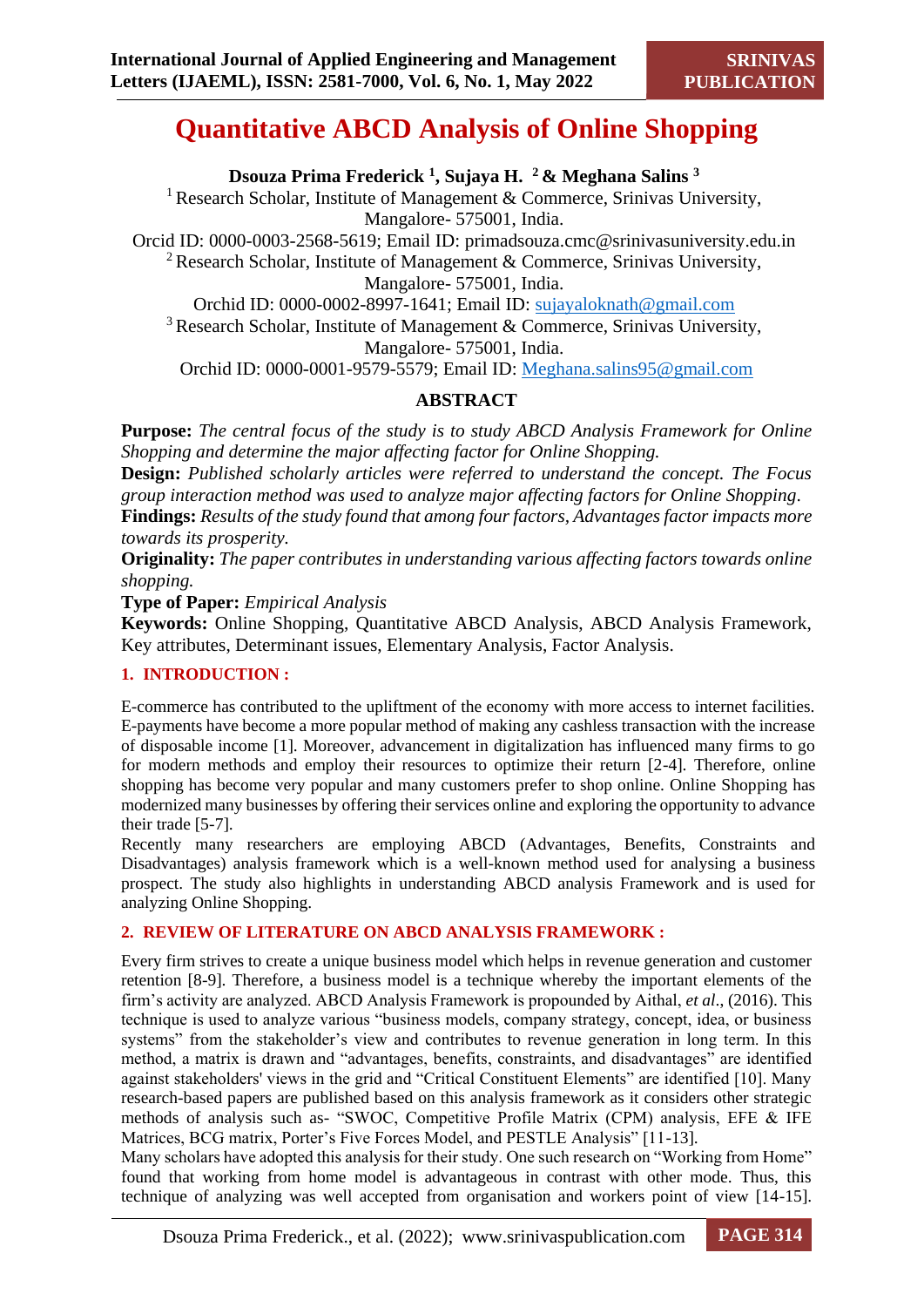Furthermore, this analysis framework was used in study "Higher Education Stage Model" and noted that this technique is suitable for analysis [16]. The present study considers "ABCD Analysis Framework" for analysing Online Shopping considering the determinant issues as Merchant, Logistics, Customer, Technology, and Centralized financial Institution. Further, the key attributes and constituent critical element is determined by focus group.

#### **3. OBJECTIVES OF THE STUDY :**

- (1) To study the aptness of ABCD Analysis Framework to analyze Online Shopping.
- (2) To list the Advantages, Benefits, Constraints, and Disadvantages of Online Shopping.
- (3) To find determinant issues of Online Shopping.
- (4) To identify affecting factors for Online Shopping under each key attribute as per ABCD Analysis Framework.
- (5) To analyze the identified critical constituent element for each online shopping ABCD construct using its elementary analysis technique.
- (6) To appraise the critical constituent elements for online shopping's each ABCD construct.

#### **4. ABCD LISTING OF ONLINE SHOPPING :**

#### **Advantages:**

- (1) The whole process saves effort and time.
- (2) It gives the convenience of place as one can shop from any place.
- (3) It offers a variety of products and services of many brands.
- (4) It gives a detailed description of each listed product and service.
- (5) Comparison of various products of different brands is possible through a single website or app.
- (6) Many local vendors can market their products globally.
- (7) Physical store setup cost can be reduced as the customers can view the products online.

#### **Benefits:**

- (1) There is no push up sales by online mode, thereby, offering freedom for customers to browse products without any pressure to buy.
- (2) The website or app is accessible  $24\overline{X}$ , rendering services all the time.
- (3) Customer can track online to know the status of shipment.
- (4) There are many discounts offered, therefore, many customer can get products and services at cheaper rates.
- (5) Logistics companies can earn more by transportation means to deliver goods to customers destination.
- (6) Purchases can be done faster as there is no queue like physical store.

#### **Constraints:**

- (1) Shipment delay takes place due to improper management of inventories.
- (2) Physical store experience is not possible in online shopping.
- (3) Frauds can take place due to cyber-attack.
- (4) Genuineness of the product and services cannot be assured.
- (5) Lack of trust as there is no physical dealing.
- (6) Integrity in e-payments is considered to be risky due to phishing activities.

#### **Disadvantages:**

- (1) Competition can sometimes degrade the product and service quality.
- (2) Addressing complaints and grievances are slow which creates disappointment among customers.
- (3) Lack of direct interaction especially in high-value goods creates a sense of fear among customers.
- (4) There is a high chance of receiving damaged or wrong products.
- (5) Packaging the products in plastic to protect from damage, harms the environment.
- (6) Personal assistance from the seller is not available.

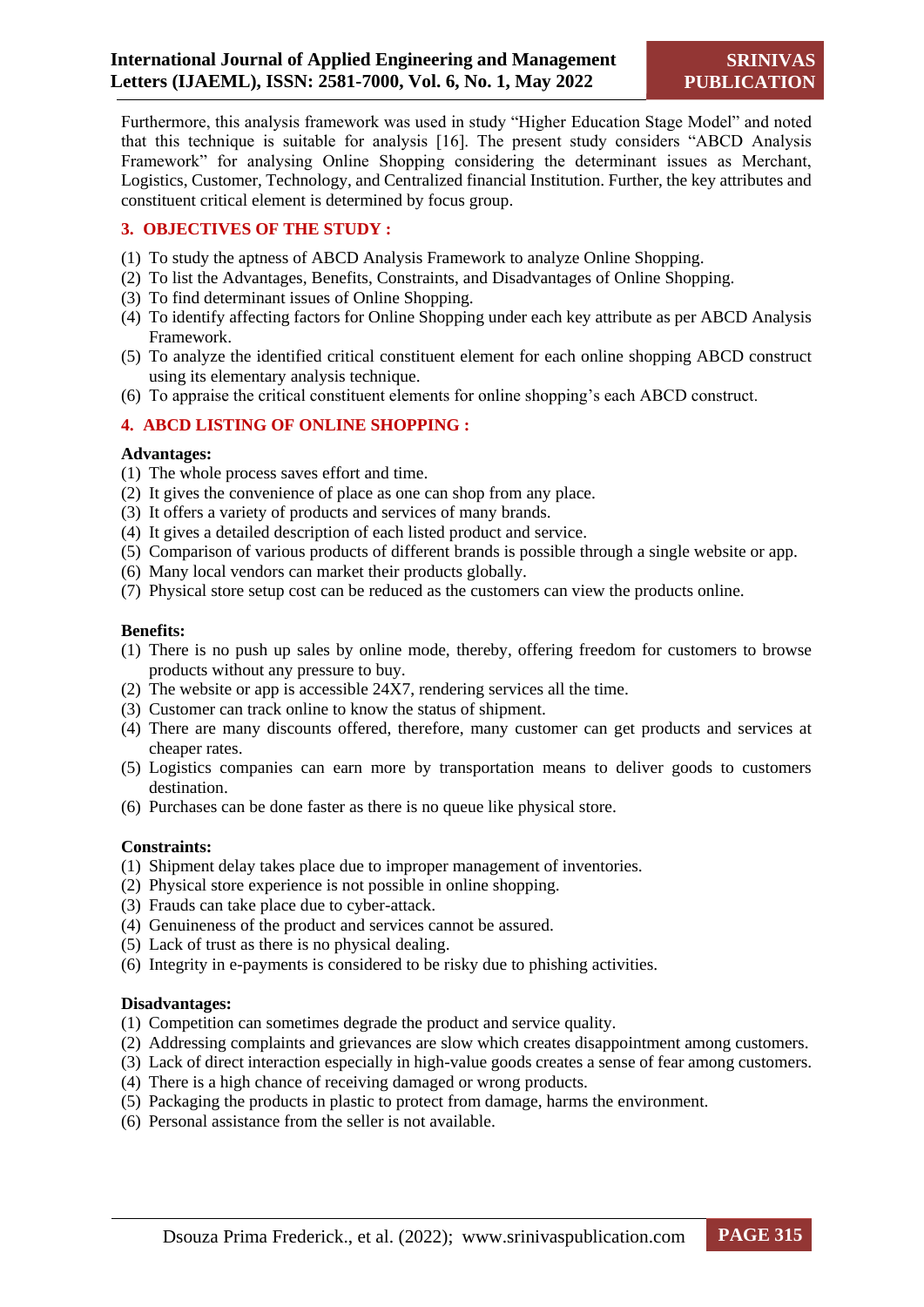### **5. ABCD FRAMEWORK FOR ONLINE SHOPPING :**

Below Table 1 shows the list of identified determinant issues by different scholarly articles in various fields of research using ABCD analysis framework.

|                       | <b>Table 1:</b> Determinant issues identified by different authors |                                                                                                                                           |                                                                              |  |  |
|-----------------------|--------------------------------------------------------------------|-------------------------------------------------------------------------------------------------------------------------------------------|------------------------------------------------------------------------------|--|--|
| Sl.<br>N <sub>o</sub> | <b>Focus Area</b>                                                  | <b>Determinant Issues</b>                                                                                                                 | <b>Reference Number</b>                                                      |  |  |
| 1.                    | <b>Black Ocean Strategy</b>                                        | Business,<br>Employee,<br>Operational,<br>Organisational,<br>External<br>and<br>Administrative                                            | Aithal, Shailashree &<br>Kumar (2015); Aithal<br>& Kumar (2015).<br>[10][17] |  |  |
| 2.                    | <b>NAAC</b><br>Accreditation<br>System                             | Faculty, Social, organisational<br>and<br>student                                                                                         | Aithal, Shailashree &<br>Kumar (2016). [11]                                  |  |  |
| 3.                    | University<br>Private<br>Analysis                                  | Student, Societal, Governance, Best<br>practices, organisation, faculty, other<br>stakeholders and Innovation                             | Aithal & Kumar<br>(2015); Muduli &<br>Pattnaik (2019).<br>[16][18]           |  |  |
| $\overline{4}$ .      | National<br>Institutional<br><b>Ranking System</b>                 | productivity,<br>graduation<br>Research<br>outcomes, perception, learning and<br>teaching, impact and IPR and outreach<br>$&$ inclusivity | Aithal, Shailashree &<br>Kumar (2016). [12]                                  |  |  |
| 5.                    | <b>Ideal Software</b>                                              | Transitional,<br>operational,<br>output,<br>maintenance and environment                                                                   | Aithal & Pai (2016).<br>[19]                                                 |  |  |
| 6.                    | <b>Research Productivity</b>                                       | Academic, students, organisational and<br>other stakeholders                                                                              | Aithal, Shailashree &<br>Kumar (2016). [20]                                  |  |  |
| 7.                    | Dye-Doped Polymers                                                 | Application, production, customers,<br>material properties, commercialization,<br>providers and society                                   | Aithal, S & Aithal,<br>P.S. $(2016)$ . $[21]$                                |  |  |
| 8.                    | <b>Six Thinking Hats</b>                                           | Operational,<br>Societal,<br>Managerial,<br>conceptual,<br>operational<br>and<br>stakeholders                                             | Aithal, Kumar &<br>Shailashree (2016).<br>$[22]$                             |  |  |
| 9.                    | New Research Indices                                               | Researcher,<br>industry,<br>research<br>organisation and funding agency                                                                   | Aithal, P.S. & Aithal,<br>S. (2017). [23]                                    |  |  |
| 10.                   | Shifting-<br>Task<br>Professional Healthcare                       | $\&$<br>Alternative<br>acceptors, patients<br>relative, country, organisational, donor<br>physicians and societal                         | Aithal, A. & Aithal,<br>P.S. (2017). [24]                                    |  |  |
| 11.                   | <b>IEDRA</b> Model                                                 | model<br>Model<br>flexibility,<br>overall<br>schedule,<br>model<br>model<br>relevance,<br>administration and applicability                | Shenoy, V. & Aithal<br>$(2017)$ . $[25]$                                     |  |  |
| 12.                   | "Wealth at the Base of<br>the Pyramid"                             | Organisation, Customer, environment,<br>stakeholder, technological, operational<br>and social                                             | Raj & Aithal (2018).<br>$[26]$                                               |  |  |
| 13.                   | Online Food Delivery<br>Services                                   | Customer, Supplier, Technology and<br>Food deliverer                                                                                      | Frederick & Bhat<br>$(2022)$ . [27]                                          |  |  |
| 14.                   | Well-being of Care takers                                          | Pschyo<br>education<br>Jacobson's<br>and<br>muscle relaxation therapy                                                                     | Abdul & Kotian<br>$(2022)$ . [28]                                            |  |  |
| 15.                   | Organic Food Product                                               | Customer, Company, Society, Farmers,<br>Co-operative Society, Suppliers                                                                   | Sujaya & Aithal<br>$(2022)$ . [29]                                           |  |  |

Below Table 2 shows contributions by different scholarly articles in various fields of research using ABCD analysis framework

| <b>Table 2:</b> Scholarly contribution by different authors |                   |                     |                                   |  |
|-------------------------------------------------------------|-------------------|---------------------|-----------------------------------|--|
| $\mid$ S. No                                                | <b>Focus Area</b> | <b>Contribution</b> | <b>Reference</b><br><b>Number</b> |  |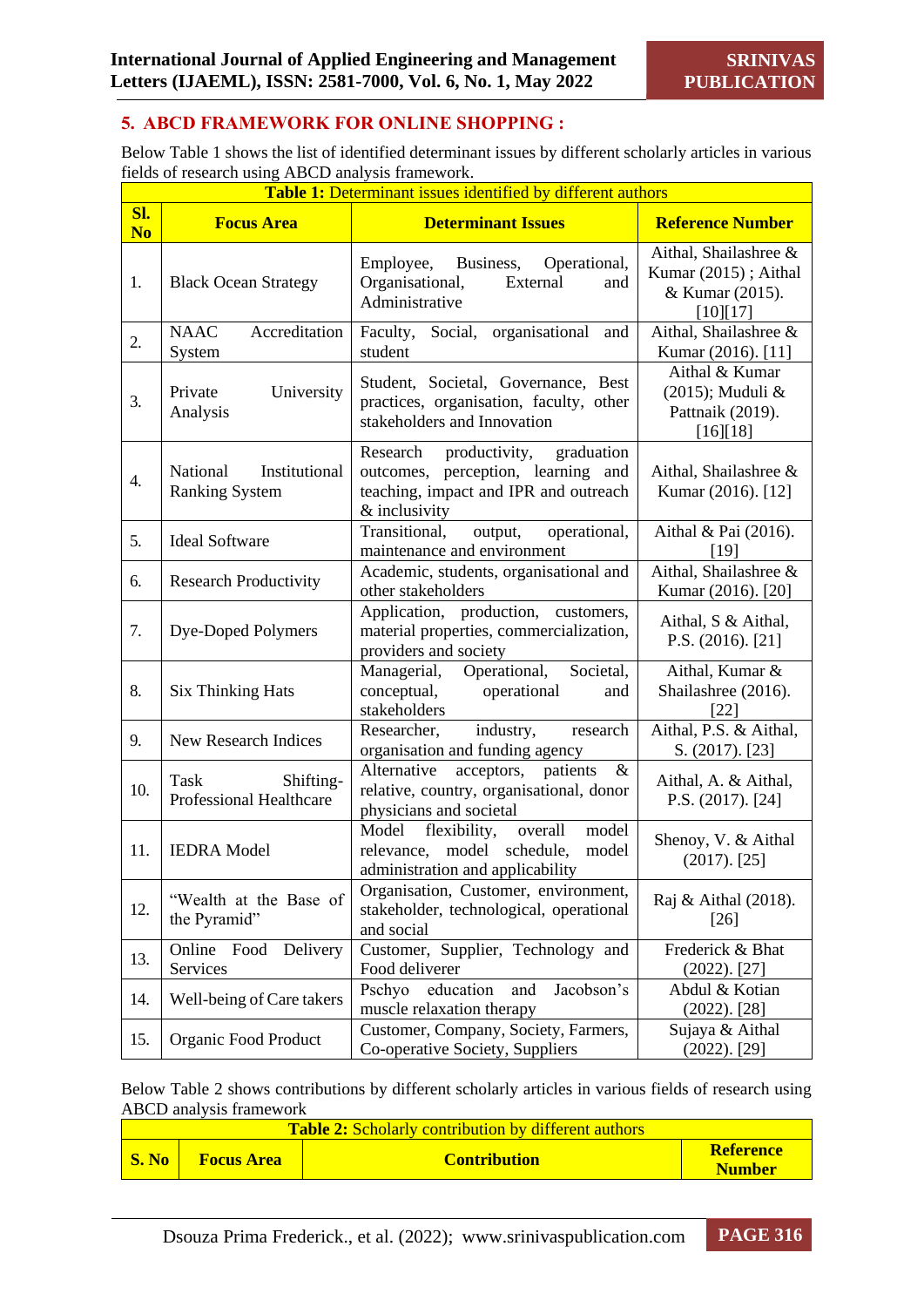**SRINIVAS PUBLICATION**

| $\mathbf{1}$   | Postcolonial               | ABCD Listing was used for review of novels. It was                                                           | Ambrose &                 |
|----------------|----------------------------|--------------------------------------------------------------------------------------------------------------|---------------------------|
|                | <b>Novels Review</b>       | that<br>this<br>analysis<br>contributed<br>observed<br>in                                                    | Lourdusamy                |
|                |                            | understanding the novels "displacement, space and                                                            | $(2022)$ . [30]           |
|                |                            | identity".                                                                                                   |                           |
| $\overline{2}$ | Customer                   | The study contributed in understanding the driver for                                                        | Amin & Kumar              |
|                | Perception<br>towards      | purchasing the furniture's and different challenges                                                          | $(2022)$ . [31]           |
|                | Furniture                  | faced such as restricted freedom of movement by                                                              |                           |
| 3              |                            | shopkeepers, counter crowding, and so on.                                                                    |                           |
|                | Work                       | Factors affecting the engagement of teachers is                                                              | Santmajor,<br>Carmelita & |
|                | Engagement of<br>Teachers  | analyzed and policies required for effective<br>engagement are discussed.                                    | James (2022).             |
|                |                            |                                                                                                              | $[32]$                    |
| $\overline{4}$ | Fashion                    | The advancement of online portal for fashion industry                                                        | Madhura &                 |
|                | Industry                   | is discussed in the study and various marketing                                                              | Panakaje                  |
|                |                            | strategies for improvements are suggested.                                                                   | $(2022)$ . [33]           |
| 5              | Digital                    | Many companies resort to NIST and CSF to                                                                     | Pallivalappil &           |
|                | Forensics                  | safeguard the information and SSD problems are                                                               | Jagadeesha                |
|                |                            | discussed.                                                                                                   | $(2022)$ . [34]           |
| 6              | Agriculture                | The study of difficulties of the farmers in raising                                                          | Kambali &                 |
|                | Finance                    | funds and presented available avenues to increase                                                            | Panakaje                  |
|                |                            | their financial income for growth for agriculture                                                            | $(2022)$ . [35]           |
|                |                            | sector.                                                                                                      |                           |
| 7              | Transforming               | The study presented the seven pillars for increasing                                                         | Mahesh, Aithal            |
|                | Healthcare                 | the efficiency of MSME and SME units engaged in                                                              | & Sharma                  |
|                |                            | public health care.                                                                                          | $(2022)$ . [36]           |
| 8              | Customization              | The identifies the success factor of V.K Sofa makers                                                         | Amin & Kumar              |
|                | Process                    | customization to suit customers'<br>offering<br><i>is</i>                                                    | $(2022)$ . [37]           |
|                |                            | requirements and therefore, explains its process                                                             |                           |
|                |                            | involved throughout the agreement of sales.                                                                  |                           |
| 9              | Furniture<br>Manufactures- | Through focus<br>group interaction, sustainable                                                              | Amin & Kumar              |
|                | Case Study                 | strategies adopted by V.K. furniture are explained in<br>the case study and a comparison to other nations is | $(2022)$ . [38]           |
|                |                            | made to understand the competitive advantage of the                                                          |                           |
|                |                            | company.                                                                                                     |                           |
| 10.            | Indian                     | The study explains the prospects of pharmaceutical                                                           | Shenoy &                  |
|                | Pharmaceutical             | industry and identifies various factors from the view                                                        | Shailashri                |
|                | Industry                   | of political, economic, Socio-cultural, legal, global,                                                       | $(2021)$ . [39]           |
|                |                            | support industries, society, economy, public health,                                                         |                           |
|                |                            | regulation, competition and so on.                                                                           |                           |
| 11             | Traffic<br>Flow            | To manage traffics in cities, ITS and TFP should be                                                          | Sathyam &                 |
|                | Prediction                 | used employing machine learning to reduce the                                                                | Jagadeesha                |
|                |                            | problems of traffics on roads.                                                                               | $(2022)$ . [40]           |
| 12             | Lexical                    | The study presents a hybrid model on multi-core                                                              | Vaikunta, Pai,            |
|                | <b>Analysis Tasks</b>      | system using an auto password and algorithm.                                                                 | Nethravathi and           |
|                |                            |                                                                                                              | Aithal (2022).            |
|                |                            |                                                                                                              | [41]                      |
| 13             | Cryptocurrency             | driving<br>Factors<br>investors<br>for<br>trading<br>in                                                      | Bhuvana &                 |
|                | Adoption                   | cryptocurrency are identified and strategies required                                                        | Aithal (2022).            |
|                |                            | for merchants to stabilize their growth are suggested.                                                       | $[42]$                    |
| 14             | Livestream                 | The study highlights the importance of Live stream                                                           | Rajasekar &               |
|                | Marketing                  | marketing to enhance the sales of the companies,                                                             | Aithal (2022).            |
|                |                            | especially for those firms that have reduced turnover                                                        | $[43]$                    |
|                |                            | due to pandemic situation.                                                                                   |                           |

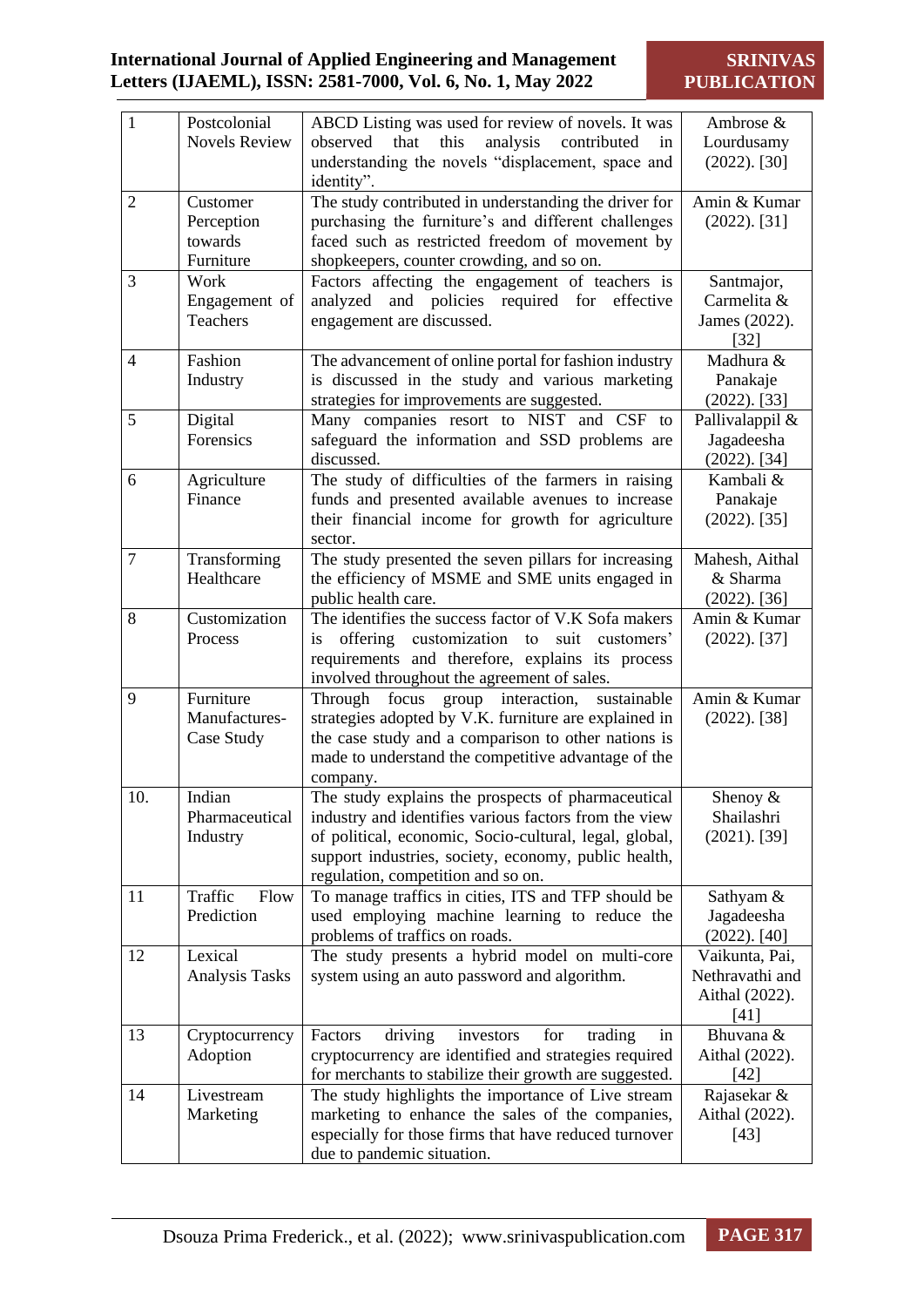**SRINIVAS PUBLICATION**

| <sup>15</sup> | Sustainable  | Many financial avenues are listed that help in growth   Mahesh, Aithal |                 |
|---------------|--------------|------------------------------------------------------------------------|-----------------|
|               | finance      | for of MSME involved in green production and their                     | & Sharma        |
|               | green growth | prospects are highlighted.                                             | $(2022)$ . [44] |

#### **6. STRUCTURE OF ABCD ANALYSIS FRAMEWORK :**

Qualitative data is used to find the various affecting factors for constructs such as "Advantages, Benefits, Constraints, and Disadvantages", and constituent critical elements were determined for Online Shopping [10] [45-46].





#### **7. KEY ATTRIBUTES AFFECTING ONLINE SHOPPING :**

Table 3 shows the determinant issues, i.e., the stakeholders affecting online shopping and for each issue, the identified key attributes are presented below:

| <b>Table 3:</b> Determinant issues and key attributes of Online Shopping |                           |                                    |  |  |
|--------------------------------------------------------------------------|---------------------------|------------------------------------|--|--|
| <b>S. No.</b>                                                            | <b>Determinant Issues</b> | <b>Key Attributes</b>              |  |  |
|                                                                          | Merchant                  | Inventory, Competition, Safety     |  |  |
|                                                                          | Logistics                 | Order, Shipment, Communication     |  |  |
| 3.                                                                       | Customer                  | Value, Reliability, Attitude       |  |  |
| 4.                                                                       | Technology (Website/App)  | Accessibility, Information, Design |  |  |
| <b>Centralized Financial institute</b><br>Payment, Privacy, Integrity    |                           |                                    |  |  |
| Source: Author                                                           |                           |                                    |  |  |

#### **8. FACTOR ANALYSIS OF ONLINE SHOPPING USING ABCD FRAMEWORK :**

Online shopping success depends on several factors from the point of view of different determinant issues such as Merchant, Logistics, Customer, Technology, and Centralized Financial Institute. Below table 4 identifies the advantages, benefits, constraints, and disadvantages for the identified determinant issues and key attributes.

| <b>Table 4: Factor Analysis of Online Shopping</b> |                       |                                  |                                |                         |                      |  |
|----------------------------------------------------|-----------------------|----------------------------------|--------------------------------|-------------------------|----------------------|--|
| <b>Determinant</b><br><b>Issues</b>                | <b>Key Attributes</b> | <b>Advantages</b>                | <b>Benefits</b>                | <b>Constraints</b>      | <b>Disadvantages</b> |  |
|                                                    | Inventory             | New Stock                        | Meet<br>Anticipated<br>demands | Cost of<br>Obsolescence | Stock-out            |  |
| Merchant<br><i>Issues</i>                          | Competition           | Uniqueness                       | Trendiness                     | <b>New Entrants</b>     | Cut-throat<br>Effect |  |
|                                                    | Safety                | Genuine<br>Product               | Guarantees                     | Quality<br>Assurance    | <b>Fake Products</b> |  |
| Logistics<br><b>Issues</b>                         | Order                 | <b>Smart Order</b><br>Allocation | Accuracy                       | Cancellation            | <b>Returns</b>       |  |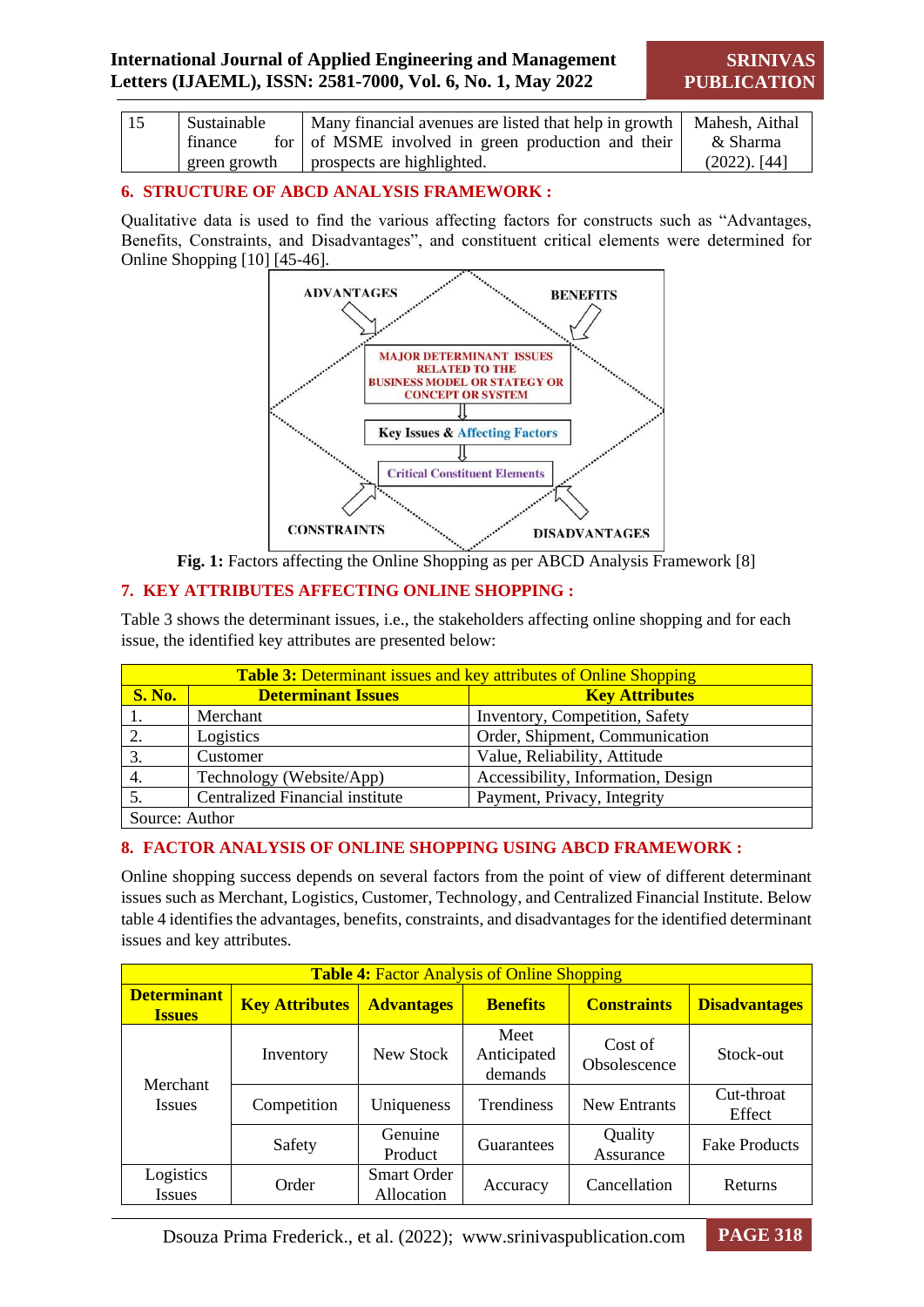|                             |                |                            |                               |                              | Poor Reverse                                 |  |  |
|-----------------------------|----------------|----------------------------|-------------------------------|------------------------------|----------------------------------------------|--|--|
|                             | Shipment       | Hassle-Free                | <b>Timeliness</b>             | <b>Traffic Delays</b>        | Logistics                                    |  |  |
|                             |                | Integration                | of Delivery                   |                              | Operations                                   |  |  |
|                             | Communication  | Automation                 | <b>Real Time</b><br>Tracking  | Fragmented                   | Technical<br>Glitches                        |  |  |
|                             | Value          | Good<br>Product<br>Quality | Reasonable<br>Price           | Customization                | No Bargain                                   |  |  |
| Customer<br><b>Issues</b>   | Reliability    | No Queue                   | No Pushy<br><b>Sales</b>      | Lack of<br>Personal<br>Touch | <b>Hidden Costs</b><br>& Shipping<br>Charges |  |  |
|                             | Attitude       | Favourable<br>Perception   | Recommend                     | Normative<br><b>Beliefs</b>  | <b>Brand Switch</b>                          |  |  |
|                             | Accessibility  | Advanced<br>Navigation     | User-<br>Friendly             | Data Network                 | Site<br>Breakdown                            |  |  |
| Technology<br><b>Issues</b> | Information    | Detailed<br>Description    | User-<br>Generated<br>Reviews | Overload                     | Low<br>Credibility                           |  |  |
|                             | Design         | Augmented<br>Reality       | Attractive                    | Frequent<br>Upgradation      | <b>Heavy Cost</b>                            |  |  |
| Centralized<br>Financial    | Payment        | Many<br>Modes              | Cashless<br>Payment           | Phishing                     | Less e-<br>payments                          |  |  |
| institute                   | Privacy        | Secured                    | Confidential                  | Cyberattack                  | Hacking                                      |  |  |
| <b>Issues</b>               | Integrity      | Trust                      | Morale                        | Lack of Trust                | Apathy                                       |  |  |
|                             | Source: Author |                            |                               |                              |                                              |  |  |

#### **9. ELEMENTARY ANALYSIS BASED ON CRITICAL CONSTITUENT ELEMENT (CCE):**

As per ABCD analysis framework for Online Shopping, the factors affecting under Merchant, Logistics, Customer, Technology, and Centralized Financial Institute issues are identified. The CCEs of these factors are identified under the four constructs - advantages, benefits, constraints, and disadvantages of the ABCD technique and tabulated in tables 5 to 8. Table 5 shows the advantageous factors of online shopping with the identified CCE.

| <b>Table 5:</b> Advantageous Factors of Online Shopping and their CCE |                       |                                                                              |                                     |  |  |  |
|-----------------------------------------------------------------------|-----------------------|------------------------------------------------------------------------------|-------------------------------------|--|--|--|
| <b>Determinant</b><br><b>Issues</b>                                   | <b>Key Attributes</b> | <b>Advantageous Factors</b><br><b>Affecting Determinant</b><br><b>Issues</b> | <b>Critical Constituent Element</b> |  |  |  |
|                                                                       | Inventory             | New Stock                                                                    | EOQ                                 |  |  |  |
| <b>Merchant Issues</b>                                                | Competition           | Uniqueness                                                                   | Innovative Products                 |  |  |  |
|                                                                       | Safety                | Genuine Product                                                              | Trust                               |  |  |  |
|                                                                       | Order                 | <b>Smart Order Allocation</b>                                                | No delay in order                   |  |  |  |
| Logistics Issues                                                      | Shipment              | Hassle-Free Integration                                                      | No delay in delivery                |  |  |  |
|                                                                       | Communication         | Automation                                                                   | <b>Informed Customers</b>           |  |  |  |
|                                                                       | Value                 | <b>Good Product Quality</b>                                                  | <b>High Returns</b>                 |  |  |  |
| <b>Customer Issues</b>                                                | Reliability           | No Queue                                                                     | Time Saving                         |  |  |  |
|                                                                       | Attitude              | <b>Favourable Perception</b>                                                 | Re-purchase                         |  |  |  |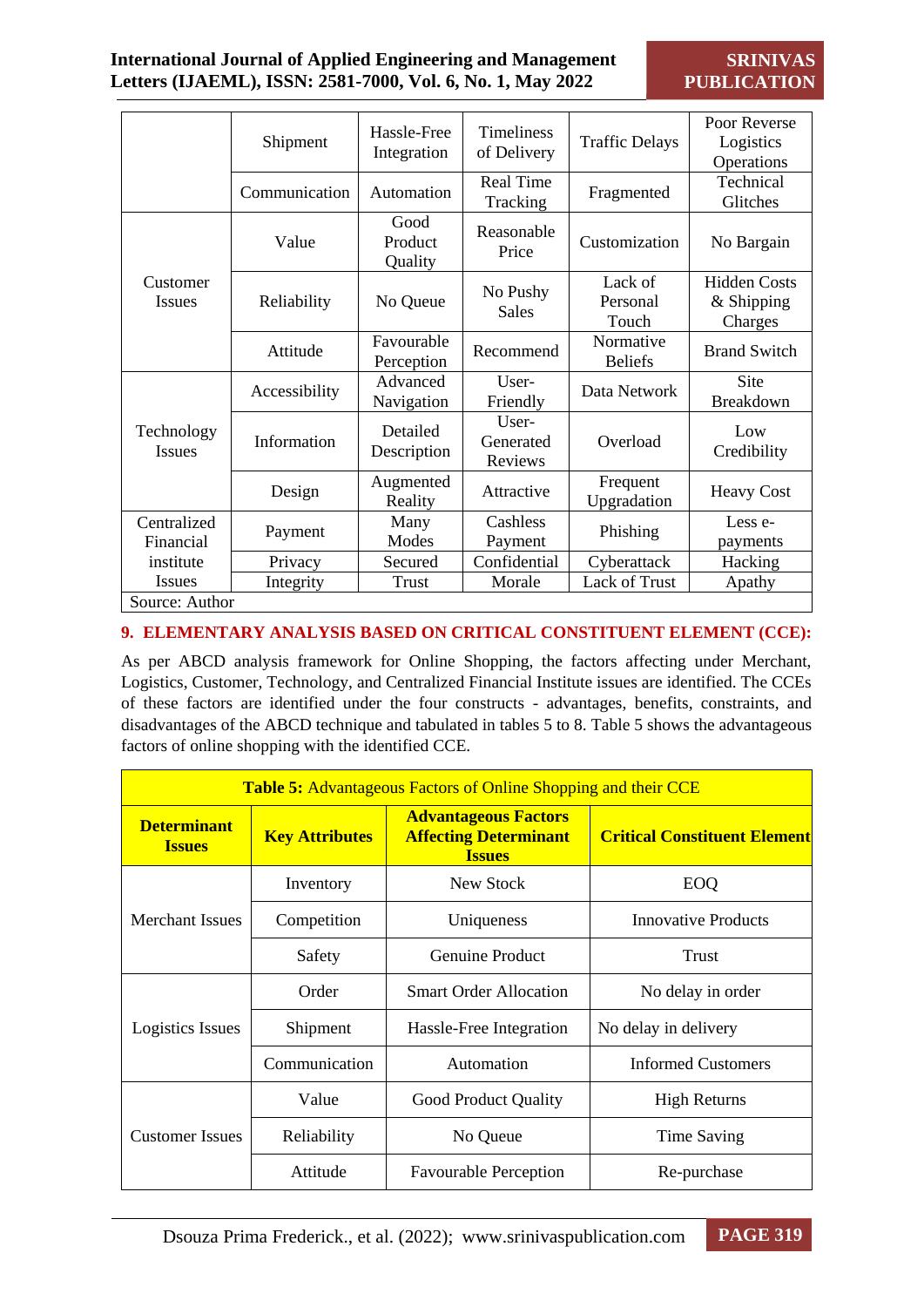|                             | Accessibility | <b>Advanced Navigation</b>  | Variety                 |  |
|-----------------------------|---------------|-----------------------------|-------------------------|--|
| Technology<br><b>Issues</b> | Information   | <b>Detailed Description</b> | Clarity                 |  |
|                             | Design        | <b>Augmented Reality</b>    | <b>Better Sales</b>     |  |
| Centralized                 | Payment       | Many Modes                  | <b>East Transaction</b> |  |
| Financial                   | Privacy       | Secured                     | Safety                  |  |
| institute Issues            | Integrity     | Trust                       | Ethics                  |  |
| Source: Author              |               |                             |                         |  |

Below Table 6 shows the beneficial factors of online shopping with the identified CCE.

| <b>Table 6: Benefit Factors of Online Shopping and their CCE</b> |                       |                                                                            |                                               |  |  |
|------------------------------------------------------------------|-----------------------|----------------------------------------------------------------------------|-----------------------------------------------|--|--|
| <b>Determinant</b><br><b>Issues</b>                              | <b>Key Attributes</b> | <b>Beneficial Factors</b><br><b>Affecting Determinant</b><br><b>Issues</b> | <b>Critical Constituent</b><br><b>Element</b> |  |  |
|                                                                  | Inventory             | Meet Anticipated demands                                                   | <b>Meet Demands</b>                           |  |  |
| <b>Merchant Issues</b>                                           | Competition           | Trendiness                                                                 | Fashionable supplies                          |  |  |
|                                                                  | Safety                | Guarantees                                                                 | <b>Less Hazards</b>                           |  |  |
|                                                                  | Order                 | Accuracy                                                                   | Quality                                       |  |  |
| Logistics Issues                                                 | Shipment              | Timeliness of Delivery                                                     | Meet Expectation                              |  |  |
|                                                                  | Communication         | <b>Real Time Tracking</b>                                                  | Updated                                       |  |  |
|                                                                  | Value                 | <b>Reasonable Price</b>                                                    | Economical                                    |  |  |
| <b>Customer Issues</b>                                           | Reliability           | No Pushy Sales                                                             | Freedom of Selection                          |  |  |
|                                                                  | Attitude              | Recommend                                                                  | Delightfulness                                |  |  |
|                                                                  | Accessibility         | <b>User-Friendly</b>                                                       | Convenient                                    |  |  |
| Technology<br><b>Issues</b>                                      | Information           | <b>User- Generated Reviews</b>                                             | Feedback                                      |  |  |
|                                                                  | Design                | Attractive                                                                 | More Surfing                                  |  |  |
| Centralized                                                      | Payment               | <b>Cashless Payment</b>                                                    | Paperless                                     |  |  |
| Financial                                                        | Privacy               | Confidential                                                               | Less Data Theft                               |  |  |
| institute Issues                                                 | Integrity             | Morale                                                                     | Goodwill                                      |  |  |
| Source: Author                                                   |                       |                                                                            |                                               |  |  |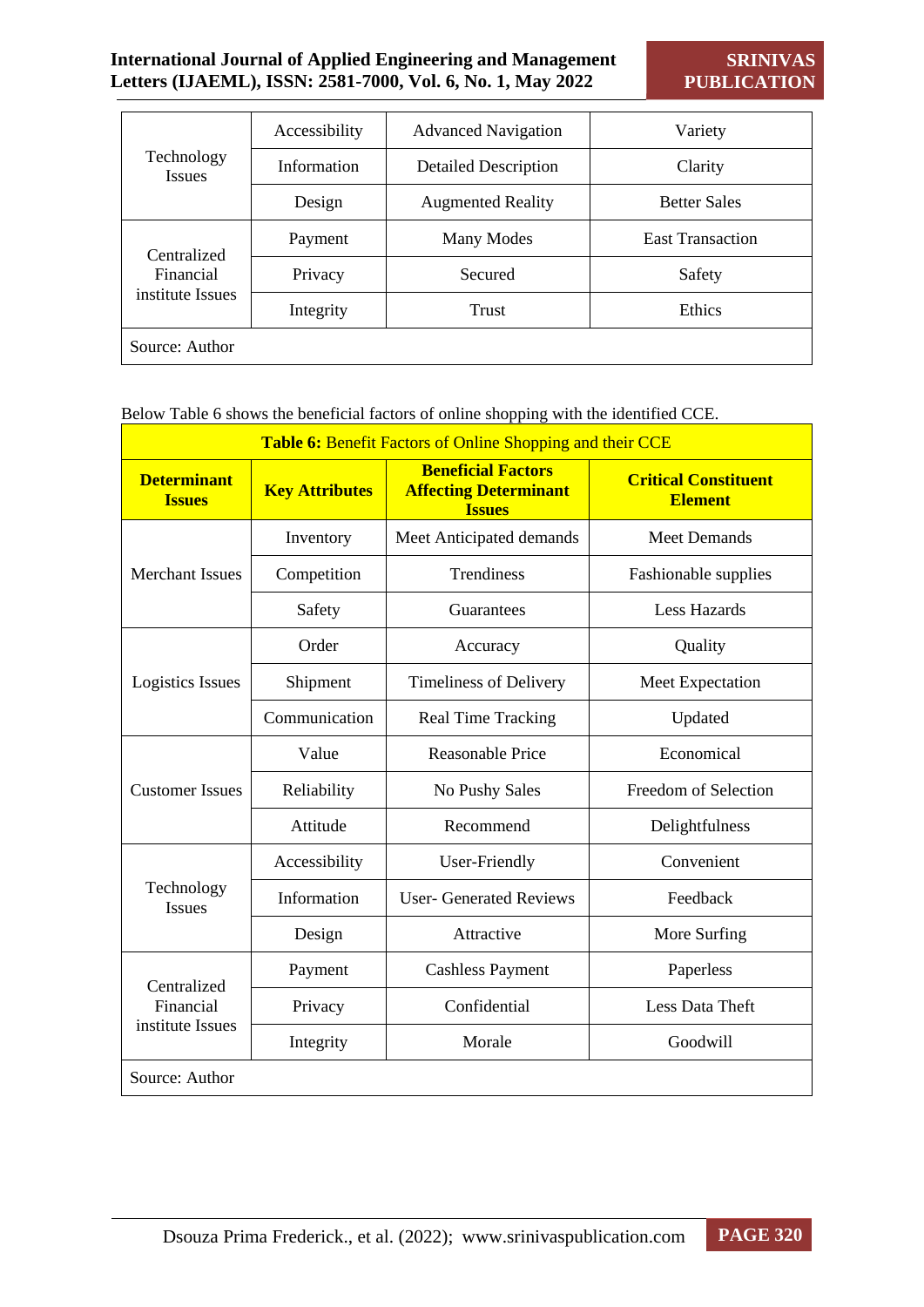| <b>Table 7: Constraint Factors of Online Shopping and their CCE</b> |                       |                                                                             |                                               |  |  |
|---------------------------------------------------------------------|-----------------------|-----------------------------------------------------------------------------|-----------------------------------------------|--|--|
| <b>Determinant</b><br><b>Issues</b>                                 | <b>Key Attributes</b> | <b>Constraints Factors</b><br><b>Affecting Determinant</b><br><b>Issues</b> | <b>Critical Constituent</b><br><b>Element</b> |  |  |
|                                                                     | Inventory             | <b>Cost of Obsolescence</b>                                                 | Loss of over-stocking                         |  |  |
| <b>Merchant Issues</b>                                              | Competition           | <b>New Entrants</b>                                                         | Strategies                                    |  |  |
|                                                                     | Safety                | <b>Quality Assurance</b>                                                    | <b>Exchange of Products</b>                   |  |  |
|                                                                     | Order                 | Cancellation                                                                | <b>Transit loss</b>                           |  |  |
| Logistics Issues                                                    | Shipment              | <b>Traffic Delays</b>                                                       | <b>Delayed Delivery</b>                       |  |  |
|                                                                     | Communication         | Fragmented                                                                  | Misunderstanding                              |  |  |
|                                                                     | Value                 | Customization                                                               | <b>Frequent Changes</b>                       |  |  |
| <b>Customer Issues</b>                                              | Reliability           | Lack of Personal Touch                                                      | Distrustful                                   |  |  |
|                                                                     | Attitude              | <b>Normative Beliefs</b>                                                    | Pessimistic behaviour                         |  |  |
|                                                                     | Accessibility         | Data Network                                                                | Low Access in Remote<br>Places                |  |  |
| Technology<br><b>Issues</b>                                         | Information           | Overload                                                                    | Confusion                                     |  |  |
|                                                                     | Design                | <b>Frequent Upgradation</b>                                                 | <b>High Maintenance Cost</b>                  |  |  |
| Centralized                                                         | Payment               | Phishing                                                                    | Insecure                                      |  |  |
| Financial                                                           | Privacy               | Cyberattack                                                                 | Uncertainity                                  |  |  |
| institute Issues                                                    | Integrity             | <b>Lack of Trust</b>                                                        | Scepticism                                    |  |  |
| Source: Author                                                      |                       |                                                                             |                                               |  |  |

Below Table 7 shows the constraints factors of online shopping with the identified CCE.

Below Table 8 shows the disadvantageous factors of online shopping with the identified CCE.

| <b>Table 8:</b> Disadvantageous Factors of Online Shopping and their CCE |                       |                                                                                 |                                               |  |  |  |
|--------------------------------------------------------------------------|-----------------------|---------------------------------------------------------------------------------|-----------------------------------------------|--|--|--|
| <b>Determinant</b><br><b>Issues</b>                                      | <b>Key Attributes</b> | <b>Disadvantageous Factors</b><br><b>Affecting Determinant</b><br><b>Issues</b> | <b>Critical Constituent</b><br><b>Element</b> |  |  |  |
|                                                                          | Inventory             | Stock-out                                                                       | <b>Brand Switch</b>                           |  |  |  |
| Merchant Issues                                                          | Competition           | Cut-throat Effect                                                               | <b>Quality Compromise</b>                     |  |  |  |
|                                                                          | Safety                | <b>Fake Products</b>                                                            | <b>Physical Shopping</b>                      |  |  |  |
|                                                                          | Order                 | Returns                                                                         | <b>Collection Cost</b>                        |  |  |  |
| Logistics Issues                                                         | Shipment              | Poor Reverse Logistics<br>Operations                                            | <b>High Operating Cost</b>                    |  |  |  |
|                                                                          | Communication         | <b>Technical Glitches</b>                                                       | <b>Communication Gap</b>                      |  |  |  |
| <b>Customer Issues</b>                                                   | Value                 | No Bargain                                                                      | Inflexible                                    |  |  |  |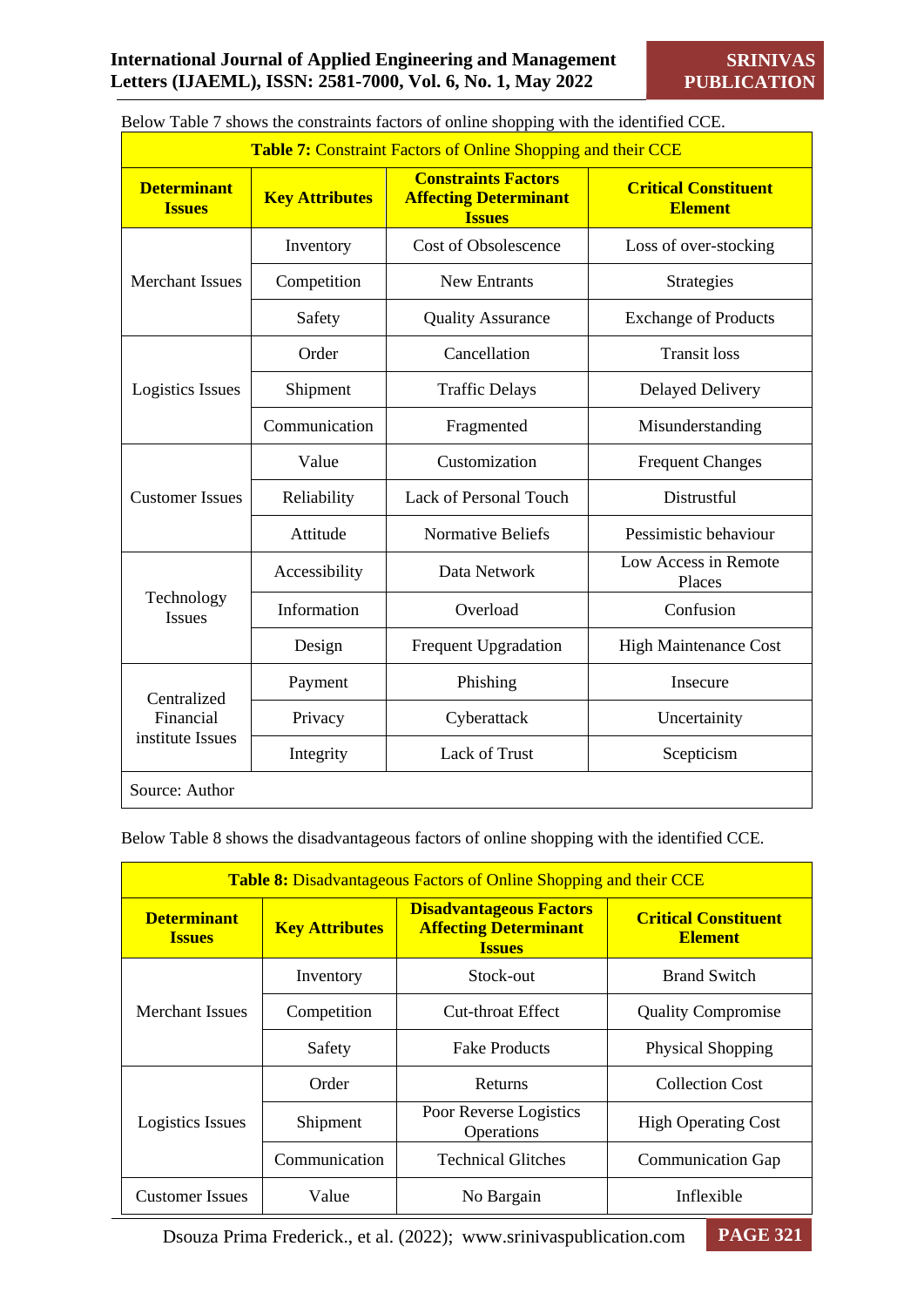|                                                     | Reliability   | Hidden Costs & Shipping<br>Charges | Price Increase                |  |
|-----------------------------------------------------|---------------|------------------------------------|-------------------------------|--|
|                                                     | Attitude      | <b>Brand Switch</b>                | Low Retention                 |  |
| Technology<br><b>Issues</b>                         | Accessibility | Site Breakdown                     | Disappointment                |  |
|                                                     | Information   | Low Credibility                    | <b>Less Orders</b>            |  |
|                                                     | Design        | <b>Heavy Cost</b>                  | <b>Financial Difficulties</b> |  |
| Centralized<br>Financial institute<br><i>Issues</i> | Payment       | Less e-payments                    | <b>Less Transactions</b>      |  |
|                                                     | Privacy       | Hacking                            | Fear of Access                |  |
|                                                     | Integrity     | Apathy                             | <b>Distrust</b>               |  |
| Source: Author                                      |               |                                    |                               |  |

#### **10. QUANTITATIVE CCE FOR ONLINE SHOPPING AS PER ABCD ANALYSIS FRAMEWORK :**

The CCE for each key attribute for Online Shopping under the determinant issues as per construct of ABCD analysis framework are identified below and depicted in table 9 to 12:

Each CCE is assigned by weights allotted by the focus group. Ranking for different weights are expressed as follows:

- 3 Satisfactory;
- 2 Neutral;
- 1 Not Satisfactory.

Below Table 9 shows the advantageous factors of online shopping and their CCE with the total mean score.

|                                     |                                 | <b>Table 9:</b> Advantageous Factors of Online Shopping and their CCE with the total mean score  |                                                         |                                                     |                                                   |                               |
|-------------------------------------|---------------------------------|--------------------------------------------------------------------------------------------------|---------------------------------------------------------|-----------------------------------------------------|---------------------------------------------------|-------------------------------|
| <b>Determinant</b><br><b>Issues</b> | <b>Key</b><br><b>Attributes</b> | <b>Advantageous</b><br><b>Factors</b><br><b>Affecting</b><br><b>Determinant</b><br><b>Issues</b> | <b>Critical</b><br><b>Constituent</b><br><b>Element</b> | <b>Key</b><br><b>Attributes</b><br>(Total<br>Score) | <b>Determina</b><br>nt Issues<br>(Total<br>Score) | <b>Total</b><br>mean<br>score |
|                                     | Inventory                       | New Stock                                                                                        | EOQ                                                     | 30                                                  |                                                   |                               |
| Merchant<br><b>Issues</b>           | Competition                     | Uniqueness                                                                                       | Innovative<br>Products                                  | 26                                                  | 85                                                |                               |
|                                     | Safety                          | Genuine<br>Product                                                                               | <b>Trust</b>                                            | 29                                                  |                                                   |                               |
|                                     | Order                           | <b>Smart Order</b><br>Allocation                                                                 | No delay in<br>order                                    | 29                                                  |                                                   |                               |
| Logistics<br><b>Issues</b>          | Shipment                        | Hassle-Free<br>Integration                                                                       | No delay in<br>delivery                                 | 29                                                  | 86                                                | 123.7                         |
|                                     | Communicati<br><sub>on</sub>    | Automation                                                                                       | Informed<br>Customers                                   | 28                                                  |                                                   |                               |
|                                     | Value                           | Good Product<br>Quality                                                                          | High<br>Returns                                         | 27                                                  |                                                   |                               |
| Customer<br><i>Issues</i>           | Reliability                     | No Queue                                                                                         | Time<br>Saving                                          | 28                                                  | 85                                                |                               |
|                                     | Attitude                        | Favourable<br>Perception                                                                         | Re-purchase                                             | 30                                                  |                                                   |                               |

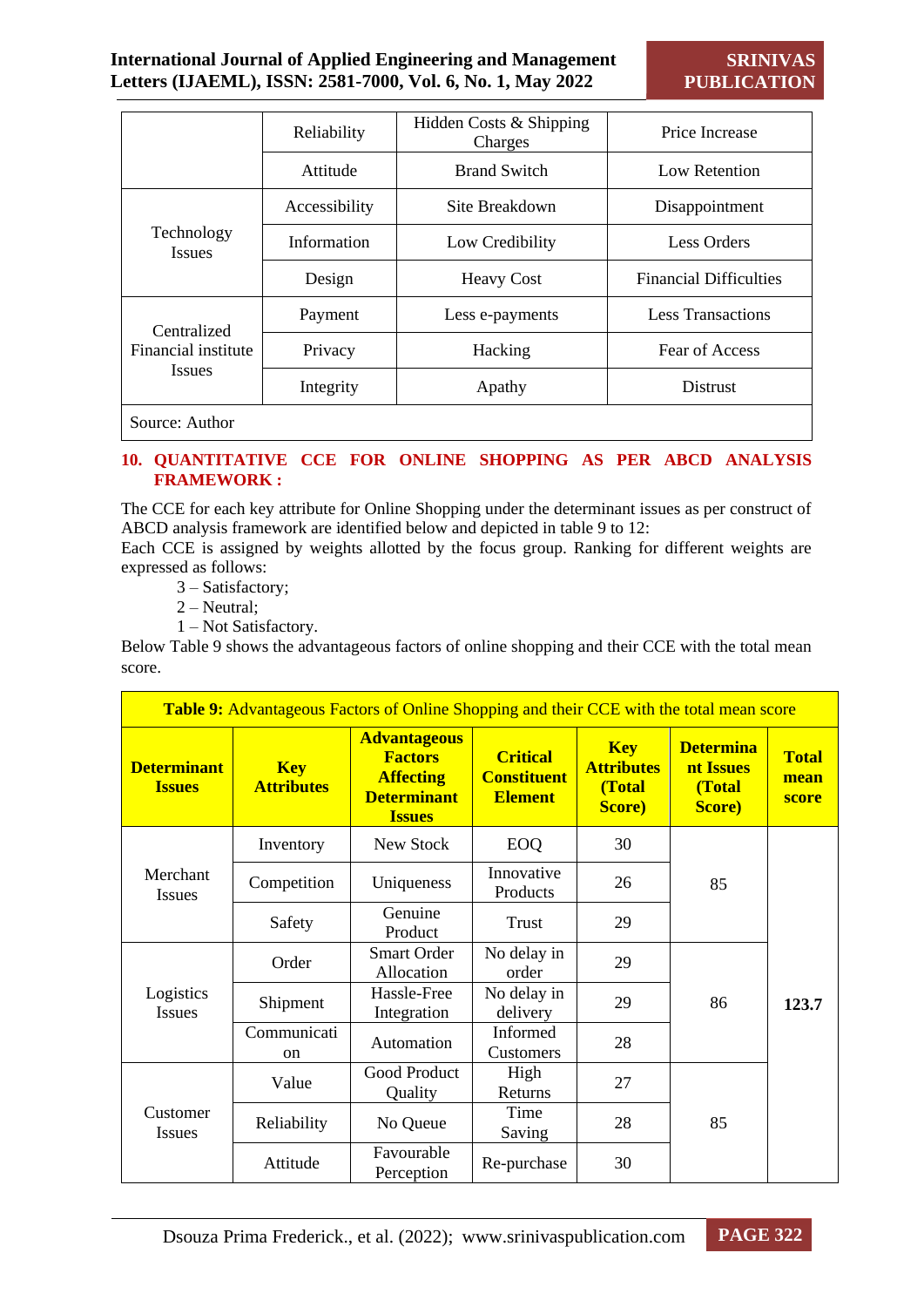**SRINIVAS PUBLICATION**

| Technology<br><b>Issues</b>                            | Accessibility | Advanced<br>Navigation  | Variety                    | 25 |    |  |
|--------------------------------------------------------|---------------|-------------------------|----------------------------|----|----|--|
|                                                        | Information   | Detailed<br>Description | Clarity                    | 28 | 81 |  |
|                                                        | Design        | Augmented<br>Reality    | <b>Better Sales</b>        | 28 |    |  |
| Centralized<br>Financial<br>institute<br><i>Issues</i> | Payment       | Many Modes              | East<br><b>Transaction</b> | 28 |    |  |
|                                                        | Privacy       | Secured                 | Safety                     | 24 | 80 |  |
|                                                        | Integrity     | Trust                   | Ethics                     | 28 |    |  |
| Source: Author                                         |               |                         |                            |    |    |  |

Below Table 10 shows the beneficial factors of online shopping and their CCE with the total mean score.

|                                      |                                 | Table 10: Benefit Factors of Online Shopping and their CCE with the total mean score           |                                                         |                                                      |                                                   |                               |
|--------------------------------------|---------------------------------|------------------------------------------------------------------------------------------------|---------------------------------------------------------|------------------------------------------------------|---------------------------------------------------|-------------------------------|
| <b>Determinan</b><br><b>t Issues</b> | <b>Key</b><br><b>Attributes</b> | <b>Beneficial</b><br><b>Factors</b><br><b>Affecting</b><br><b>Determinant</b><br><b>Issues</b> | <b>Critical</b><br><b>Constituent</b><br><b>Element</b> | <b>Key</b><br><b>Attribute</b><br>s (Total<br>Score) | <b>Determina</b><br>nt Issues<br>(Total<br>Score) | <b>Total</b><br>mean<br>score |
| Merchant                             | Inventory                       | Meet<br>Anticipated<br>demands                                                                 | Meet<br>Demands                                         | 30                                                   |                                                   |                               |
| <b>Issues</b>                        | Competition                     | Trendiness                                                                                     | Fashionable<br>supplies                                 | 26                                                   | 84                                                |                               |
|                                      | Safety                          | Guarantees                                                                                     | <b>Less Hazards</b>                                     | 28                                                   |                                                   |                               |
|                                      | Order                           | Accuracy                                                                                       | Quality                                                 | 29                                                   |                                                   |                               |
| Logistics<br><b>Issues</b>           | Shipment                        | Timeliness of<br>Delivery                                                                      | Meet<br>Expectation                                     | 29                                                   | 86                                                |                               |
|                                      | Communicat<br>ion               | <b>Real Time</b><br>Tracking                                                                   | Updated                                                 | 28                                                   |                                                   |                               |
|                                      | Value                           | Reasonable<br>Price                                                                            | Economical                                              | 23                                                   |                                                   |                               |
| Customer<br><b>Issues</b>            | Reliability                     | No Pushy Sales                                                                                 | Freedom of<br>Selection                                 | 27                                                   | 75                                                | 120.7                         |
|                                      | Attitude                        | Recommend                                                                                      | Delightfulnes<br>S                                      | 25                                                   |                                                   |                               |
|                                      | Accessibility                   | User-Friendly                                                                                  | Convenient                                              | 29                                                   |                                                   |                               |
| Technology<br><b>Issues</b>          | Information                     | <b>User-Generated</b><br>Reviews                                                               | Feedback                                                | 28                                                   | 84                                                |                               |
|                                      | Design                          | Attractive                                                                                     | More Surfing                                            | 27                                                   |                                                   |                               |
| Centralized                          | Payment                         | Cashless<br>Payment                                                                            | Paperless                                               | 29                                                   |                                                   |                               |
| Financial<br>institute               | Privacy                         | Confidential                                                                                   | Less Data<br>Theft                                      | 27                                                   | 83                                                |                               |
| <i>Issues</i>                        | Integrity                       | Morale                                                                                         | Goodwill                                                | 27                                                   |                                                   |                               |
| Source: Author                       |                                 |                                                                                                |                                                         |                                                      |                                                   |                               |

Dsouza Prima Frederick., et al. (2022); www.srinivaspublication.com **PAGE 323**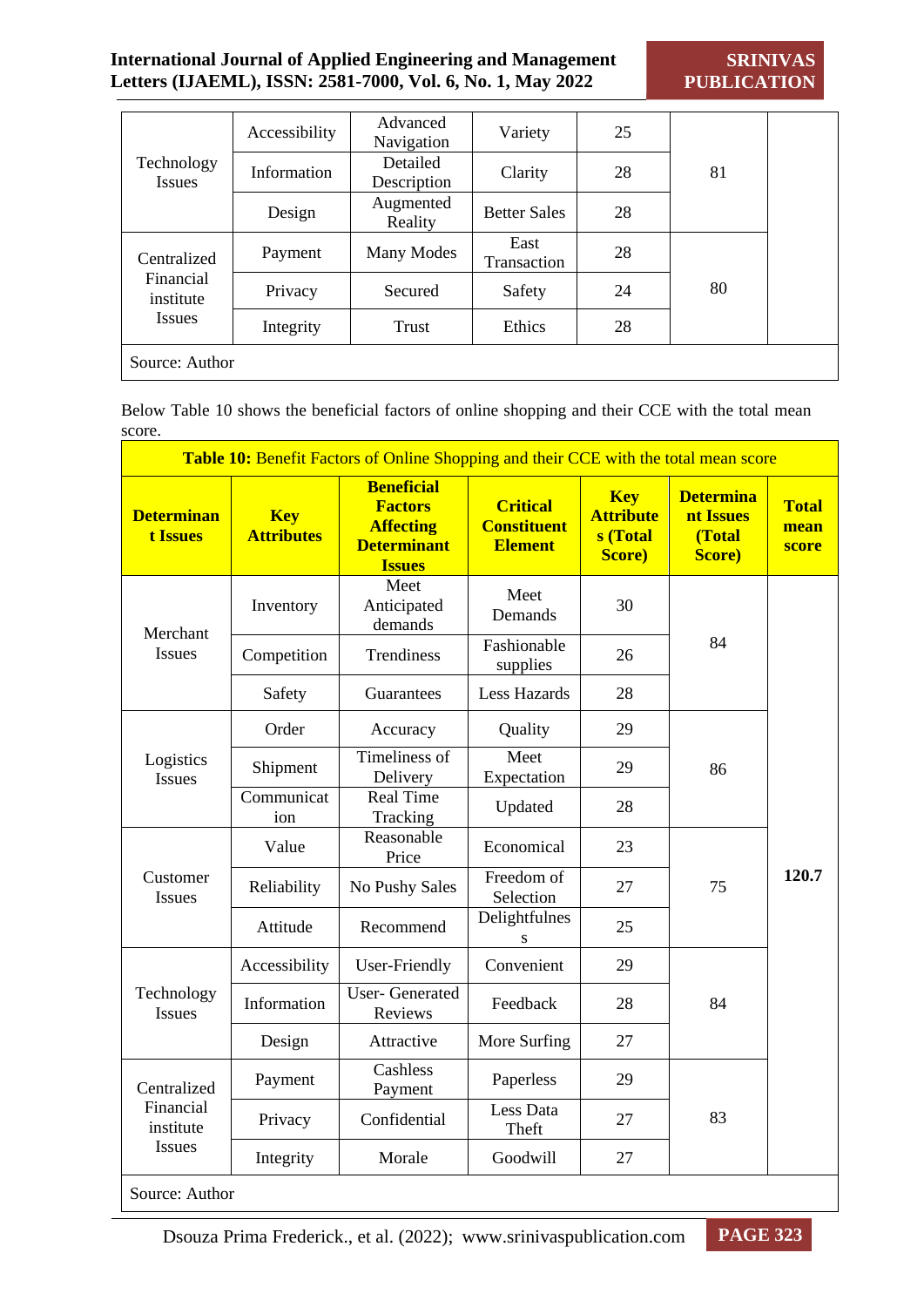Below Table 11 shows the constraints factors of online shopping and their CCE with the total mean score.

|                                     | Table 11: Constraint Factors of Online Food Delivery Services and their CCE with the total mean |                                                                                                 | score                                                   |                                                              |                                                           |                               |
|-------------------------------------|-------------------------------------------------------------------------------------------------|-------------------------------------------------------------------------------------------------|---------------------------------------------------------|--------------------------------------------------------------|-----------------------------------------------------------|-------------------------------|
| <b>Determinant</b><br><b>Issues</b> | <b>Key</b><br><b>Attributes</b>                                                                 | <b>Constraints</b><br><b>Factors</b><br><b>Affecting</b><br><b>Determinant</b><br><b>Issues</b> | <b>Critical</b><br><b>Constituent</b><br><b>Element</b> | <b>Key</b><br><b>Attribute</b><br>s (Total<br><b>Score</b> ) | <b>Determina</b><br>nt Issues<br>(Total<br><b>Score</b> ) | <b>Total</b><br>mean<br>score |
| Merchant                            | Inventory                                                                                       | Cost of<br>Obsolescence                                                                         | Loss of<br>over-<br>stocking                            | 21                                                           |                                                           |                               |
| Issues                              | Competition                                                                                     | New Entrants                                                                                    | Strategies                                              | 20                                                           | 59                                                        |                               |
|                                     | Safety                                                                                          | Quality<br>Assurance                                                                            | Exchange of<br>Products                                 | 18                                                           |                                                           |                               |
|                                     | Order                                                                                           | Cancellation                                                                                    | <b>Transit loss</b>                                     | 21                                                           |                                                           |                               |
| Logistics<br><b>Issues</b>          | Shipment                                                                                        | <b>Traffic Delays</b>                                                                           | Delayed<br>Delivery                                     | 21                                                           | 64                                                        |                               |
|                                     | Communicatio<br>n                                                                               | Fragmented                                                                                      | Misundersta<br>nding                                    | 22                                                           |                                                           |                               |
|                                     | Value                                                                                           | Customization                                                                                   | Frequent<br>Changes                                     | 17                                                           |                                                           |                               |
| Customer<br>Issues                  | Reliability                                                                                     | Lack of<br>Personal<br>Touch                                                                    | Distrustful                                             | 19                                                           | 54                                                        | 84                            |
|                                     | Attitude                                                                                        | Normative<br><b>Beliefs</b>                                                                     | Pessimistic<br>behaviour                                | 18                                                           |                                                           |                               |
|                                     | Accessibility                                                                                   | Data Network                                                                                    | Low Access<br>in Remote<br>Places                       | 22                                                           |                                                           |                               |
| Technology<br><b>Issues</b>         | Information                                                                                     | Overload                                                                                        | Confusion                                               | 19                                                           | 63                                                        |                               |
|                                     | Design                                                                                          | Frequent<br>Upgradation                                                                         | High<br>Maintenance<br>Cost                             | 22                                                           |                                                           |                               |
| Centralized                         | Payment                                                                                         | Phishing                                                                                        | Insecure                                                | 18                                                           |                                                           |                               |
| Financial<br>institute              | Privacy                                                                                         | Cyberattack                                                                                     | Uncertainty                                             | 21                                                           | 58                                                        |                               |
| Issues                              | Integrity                                                                                       | Lack of Trust                                                                                   | Scepticism                                              | 19                                                           |                                                           |                               |
| Source: Author                      |                                                                                                 |                                                                                                 |                                                         |                                                              |                                                           |                               |

Below Table 12 shows the disadvantageous factors of online shopping their CCE with the total mean score.

| <b>Table 12:</b> Disadvantageous Factors of Online Food Delivery Services and their critical<br>constituent element with the total mean score |                                 |                                                                                               |                                                         |                                                                |                                                             |                               |  |
|-----------------------------------------------------------------------------------------------------------------------------------------------|---------------------------------|-----------------------------------------------------------------------------------------------|---------------------------------------------------------|----------------------------------------------------------------|-------------------------------------------------------------|-------------------------------|--|
| <b>Determinant</b><br><b>Issues</b>                                                                                                           | <b>Key</b><br><b>Attributes</b> | <b>Disadvantageo</b><br>us Factors<br><b>Affecting</b><br><b>Determinant</b><br><b>Issues</b> | <b>Critical</b><br><b>Constituent</b><br><b>Element</b> | <b>Key</b><br><b>Attribu</b><br><b>tes</b><br>(Total<br>Score) | <b>Determi</b><br>nant<br><b>Issues</b><br>(Total<br>Score) | <b>Total</b><br>mean<br>score |  |
|                                                                                                                                               | Inventory                       | Stock-out                                                                                     | <b>Brand Switch</b>                                     | 19                                                             | 57                                                          | 80.6                          |  |

Dsouza Prima Frederick., et al. (2022); www.srinivaspublication.com **PAGE 324**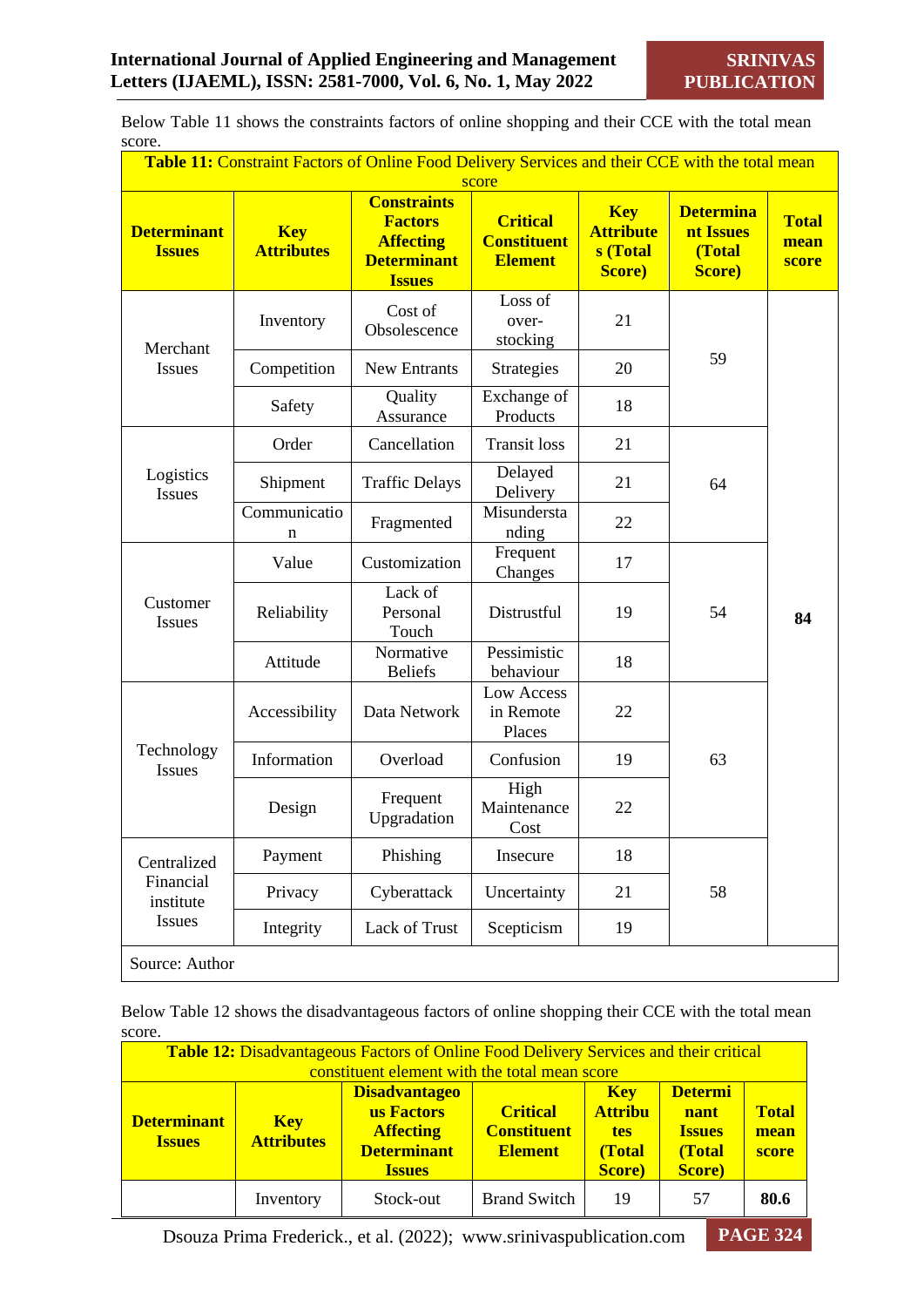| Merchant                                        | Competition       | Cut-throat<br>Effect                    | Quality<br>Compromise            | 19 |    |  |
|-------------------------------------------------|-------------------|-----------------------------------------|----------------------------------|----|----|--|
| <b>Issues</b>                                   | Safety            | <b>Fake Products</b>                    | Physical<br>Shopping             | 19 |    |  |
|                                                 | Order             | Returns                                 | Collection<br>Cost               | 17 |    |  |
| Logistics<br>Issues                             | Shipment          | Poor Reverse<br>Logistics<br>Operations | High<br>Operating<br>Cost        | 21 | 57 |  |
|                                                 | Communicat<br>ion | Technical<br>Glitches                   | Communicati<br>on Gap            | 19 |    |  |
|                                                 | Value             | No Bargain                              | Inflexible                       | 18 |    |  |
| Customer<br><b>Issues</b>                       | Reliability       | Hidden Costs &<br>Shipping<br>Charges   | Price<br>Increase                | 17 | 52 |  |
|                                                 | Attitude          | <b>Brand Switch</b>                     | Low<br>Retention                 | 17 |    |  |
|                                                 | Accessibility     | Site Breakdown                          | Disappointm<br>ent               | 20 |    |  |
| Technology<br><b>Issues</b>                     | Information       | Low Credibility                         | <b>Less Orders</b>               | 18 | 56 |  |
|                                                 | Design            | <b>Heavy Cost</b>                       | Financial<br><b>Difficulties</b> | 18 |    |  |
| Centralized<br>Financial<br>institute<br>Issues | Payment           | Less e-<br>payments                     | Less<br>Transactions             | 13 |    |  |
|                                                 | Privacy           | Hacking                                 | Fear of<br>Access                | 19 | 51 |  |
|                                                 | Integrity         | Apathy                                  | Distrust                         | 19 |    |  |

Source: Author

# **11. GRAPHICAL REPRESENTATION OF AFFECTING FACTORS FOR ONLINE SHOPPING AS PER ABCD ANALYSIS FRAMEWORK :**



**Fig. 2:** Total Mean Score of Online Shopping as per ABCD analysis framework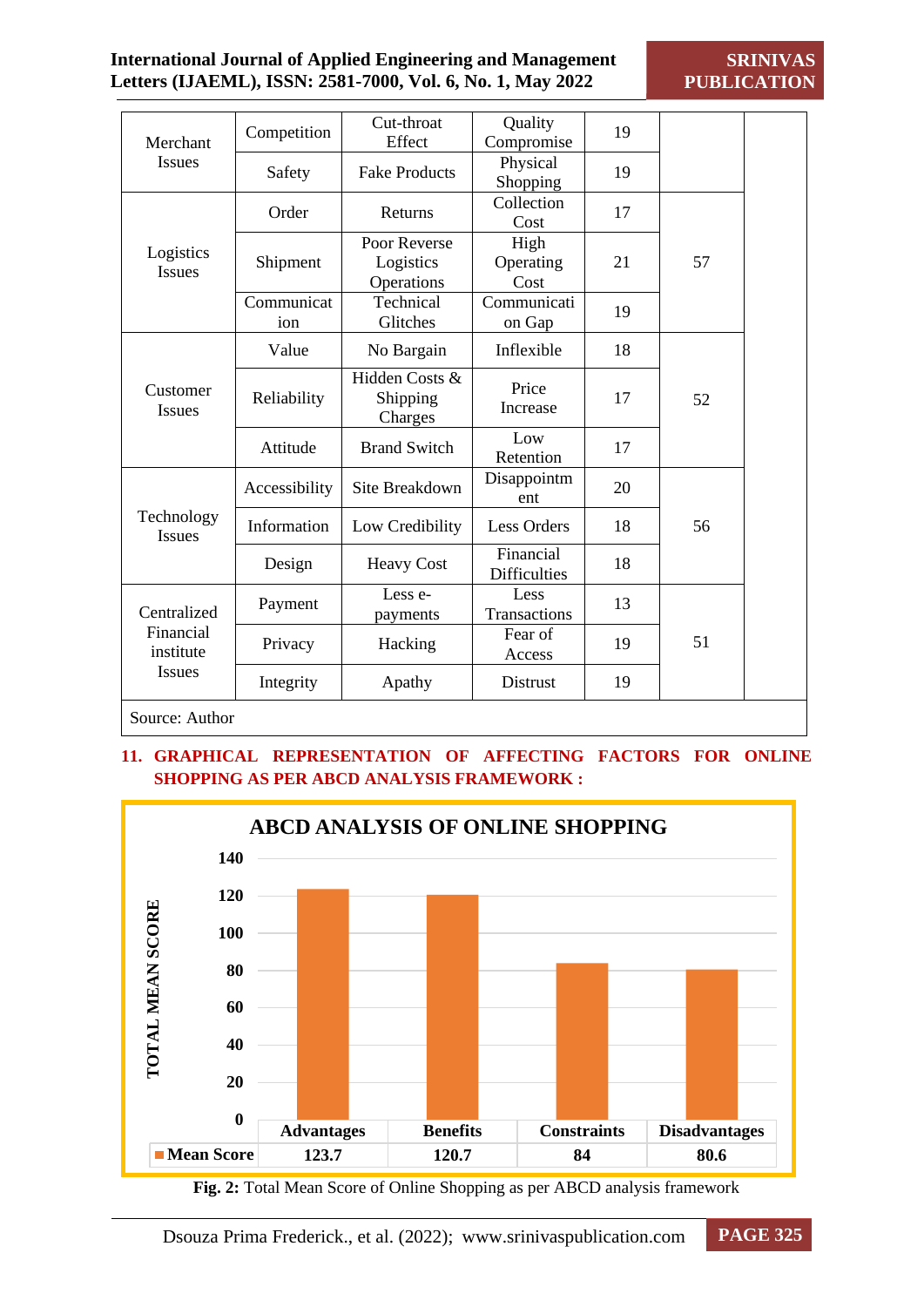Figure 2 shows, the mean score of different factors influencing online shopping as ABCD analysis framework, one - Advantageous construct ranks first with the total mean score value of 123.7, indicating satisfactory level. Second- 120.7 is the total mean score of Benefits indicating a neutral impact on online shopping and Third- 84 and 80.6 is the total mean score for constraints and disadvantages respectively indicating not satisfactory factor for online shopping.

#### **12. CONCLUSION :**

"ABCD analysis framework" is an inclusive model contributing in analyzing "business models, strategy, concepts or system" from point of view of stakeholders. The present study employed "ABCD analysis framework" to identify and find the most affecting factors for Online Shopping and the results state that Advantageous identified factors impact more on Online Shopping for its success. The study argues that ABCD analysis framework can be used for analyzing "business models, strategy, concepts or system".

#### **REFERENCES :**

- [1] Frederick, D. P., & Parappagoudar, S. K. (2021). A Descriptive Analysis on Sustainable Business Strategy of Online Food Service Industry. *International Research Journal of Modernization in Engineering Technology and Science, 3(3), 545–554. [Google Scholar](https://scholar.google.com/scholar?hl=en&as_sdt=0%2C5&q=A+DESCRIPTIVE+ANALYSIS+ON+SUSTAINABLE+BUSINESS+STRATEGY+OF+ONLINE+FOOD+SERVICE+INDUSTRY&btnG=)* $\lambda$ *<sup>7</sup>*
- [2] Frederick, D. P., Nayak, P., & Reddy, B. (2021). E-Business Processes in Food Services. *International Journal of Advanced Research, 9(10), 821–829. [Google Scholar](https://scholar.google.com/scholar?hl=en&as_sdt=0%2C5&q=E-BUSINESS+PROCESSES+IN+FOOD+SERVICES%2C&btnG=)* $\lambda$ *<sup>7</sup>*
- [3] Frederick, D. P. (2022). Customer Satisfaction towards Online Shopping with reference to Mangalore City, Karnataka. *International Journal of Management, Technology and Social Sciences (IJMTS)*, *7*(1), 322-334. [Google Scholar](https://scholar.google.com/scholar?cluster=4195185415985971260&hl=en&as_sdt=0,5)  $\lambda$ <sup>7</sup>
- [4] Frederick, D. P., & Bhat, G. (2021). Review on Customer Perception towards Online Food Delivery Services. *International Journal of Creative Research Thoughts*, 9(7), b301-b314. [Google Scholar](https://scholar.google.com/scholar?hl=en&as_sdt=0%2C5&q=Review+on+Customer+Perception+Towards+Online+Food+Delivery+Services&btnG=) ×
- [5] Frederick, D. P. (2022). Recent Trends in Neuro marketing–An Exploratory Study. *International Journal of Case Studies in Business, IT and Education (IJCSBE), 6(1), 38-60. [Google Scholar](https://scholar.google.com/scholar?cluster=17693339254514511380&hl=en&as_sdt=0,5)*  $\chi$
- [6] Purvis, B., Mao, Y., & Robinson, D. (2019). Three pillars of sustainability: in search of conceptual origins. *Sustainability science*, *14*(3), 681-695. [Google Scholar](https://scholar.google.com/scholar?hl=en&as_sdt=0%2C5&q=Three+pillars+of+sustainability%3A+in+search+of+conceptual+origins%2C&btnG=)
- [7] Frederick, D. P. & Parappagoudar, S. K. (2021). SWOC Analysis of Zomato-A Case of Online Food Delivery Services. *International Research Journal of Modernization in Engineering Technology and Science*, *3*(3), 537–544. [Google Scholar](https://scholar.google.com/scholar?hl=en&as_sdt=0%2C5&q=SWOC+ANALYSIS+OF+ZOMATO+%E2%80%93+A+CASE+OF+ONLINE+FOOD+DELIVERY+SERVICES&btnG=)
- [8] Aithal, P. S., Shailashree, V. T. & Kumar, P. M. (2015). A new ABCD technique to analyze business models & concepts. *International Journal of Management, IT and Engineering*, *5*(4), 409-423. [Google Scholar](https://scholar.google.com/scholar?hl=en&as_sdt=0%2C5&q=A+New+ABCD+Technique+to+Analyze+Business+Models+%26+Concepts&btnG=) ×
- [9] Aithal, P. S. (2017). Industry Analysis–The First Step in Business Management Scholarly Research. *International Journal of Case Studies in Business, IT and Education (IJCSBE)*, *1*(1), 1-13. [Google Scholar](https://scholar.google.com/scholar?hl=en&as_sdt=0%2C5&q=Industry+Analysis-+The+First+Step+in+Business+Management+Scholarly+Research%2C&btnG=) $\lambda$
- [10] Aithal, P. S., Shailashree, V., & Kumar, P. M. (2015). Application of ABCD Analysis Model for Black Ocean Strategy. *International Journal of Applied Research*, *1*(10), 331-337. [Google](https://scholar.google.com/scholar?hl=en&as_sdt=0%2C5&q=Application+of+ABCD+Analysis+Model+for+Black+Ocean+Strategy&btnG=)  [Scholar](https://scholar.google.com/scholar?hl=en&as_sdt=0%2C5&q=Application+of+ABCD+Analysis+Model+for+Black+Ocean+Strategy&btnG=) $\lambda$
- [11] Aithal, P. S., Shailashree, V., & Kumar, P. M. (2016). Analysis of NAAC Accreditation System using ABCD framework. *International Journal of Management, IT and Engineering*, *6*(1), 30- 44. [Google Scholar](https://scholar.google.com/scholar?hl=en&as_sdt=0%2C5&q=Analysis+of+NAAC+Accreditation+System+using+ABCD+Framework&btnG=) ×
- [12] Aithal, P. S., Shailashree, V., & Kumar, P. M. (2016). Application of ABCD Analysis Framework on Private University System in India. *International Journal of Management Sciences and Business Research*, 5(4), 159-170. [Google Scholar](https://scholar.google.com/scholar?hl=en&as_sdt=0%2C5&q=THE+STUDY+OF+NEW+NATIONAL+INSTITUTIONAL+RANKING+SYSTEM+USING+ABCD+FRAMEWORK&btnG=) $\overline{\mathcal{X}}$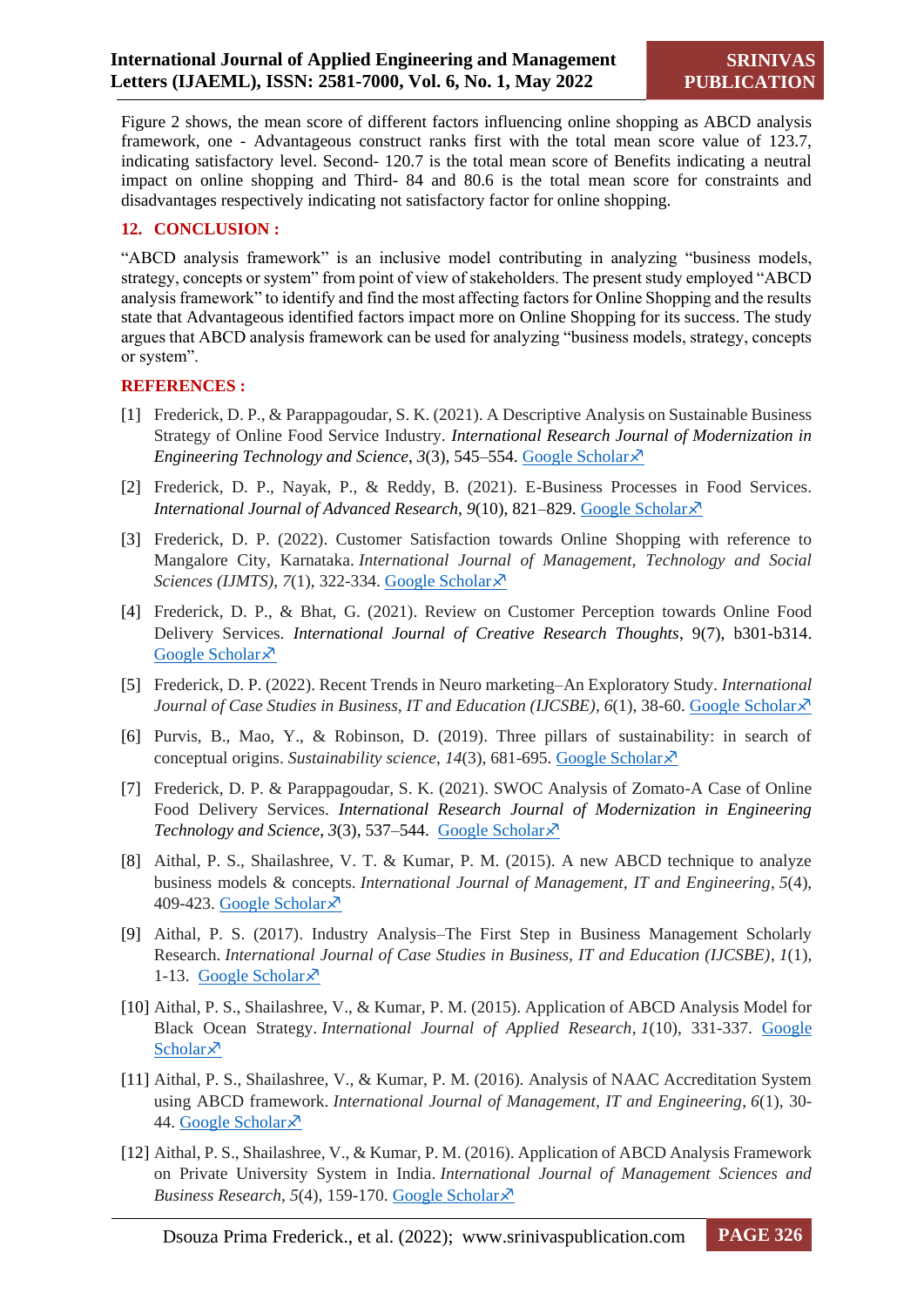- [13] Frederick, D. P. (2022). IFE & EFE, TOWS and QPSM Analysis of Online Food Delivery Services. *International Journal of Applied Engineering and Management Letters (IJAEML)*, *6*(1), 117-125. [Google Scholar](https://scholar.google.com/scholar?hl=en&as_sdt=0%2C5&q=%5B21%5D%09Frederick%2C+D.+P.+%282022%29.+IFE+%26+EFE%2C+TOWS+and+QPSM+Analysis+of+Online+Food+Delivery+Services.+International+Journal+of+Applied+Engineering+and+Management+Letters+%28IJAEML%29%2C+6%281%29%2C+117-125.+&btnG=)
- [14] Reshma, P. S., Acharya, S., & Aithal, P. S. (2015). Relevance of Online Office Administration through Working from Home in Future Education System. *International Journal of Application or Innovation in Engineering & Management (IJAIEM)*, 4(4), 44-53[. Google Scholar](https://scholar.google.com/scholar?hl=en&as_sdt=0%2C5&q=%E2%80%9CRelevance+of+On-line+Office+Administration+through+Working+from+Home+in+Future+Education+System.%E2%80%9D+&btnG=) $\overline{X}$
- [15] Reshma, P. S., Aithal, P. S., & Acharya, S. (2015). An empirical study on Working from Home: A popular e-business model. *International Journal of Advance and Innovative Research*,  $2(2)$ ,  $12-18$ . [Google Scholar](https://scholar.google.com/scholar?hl=en&as_sdt=0%2C5&q=AN+EMPIRICAL+STUDY+ON+WORKING+FROM+HOME%3A+A+POPULAR+E-BUSINESS+MODEL%2C%E2%80%9D&btnG=) $\overline{\mathcal{X}}$
- [16] Aithal, P. S., & Suresh Kumar, P. M. (2015). Enhancement of Graduate attributes in Higher Education Institutions through Stage Models. *IMPACT: International Journal of Research in Business Management*, 3(3), 121-130. [Google Scholar](https://scholar.google.com/scholar?hl=en&as_sdt=0%2C5&q=%E2%80%9CEnhancement+of+Graduate+attributes+in+Higher+Education+Institutions+through+Stage+Models%2C%E2%80%9D+&btnG=)  $\times$
- [17] Aithal, P. S., & Kumar, P. M. (2015). Black Ocean Strategy-A Probe into a new type of Strategy used for Organizational Success. *GE-International Journal of Management Research (GE-IJMR*),  $3(8)$ , 45-65. [Google Scholar](https://scholar.google.com/scholar?hl=en&as_sdt=0%2C5&q=Black+Ocean+Strategy-A+Probe+into+a+new+type+of+Strategy+used+for+Organizational+Success.%2C%E2%80%9D+&btnG=) $\overline{x}$
- [18] Muduli, A. K., Pati, P. K., & Pattnaik, M. (2019). Application of ABCD Analysis Framework on Private University System in India." *IJEMHS*, 31(3), 131-135. [Google Scholar](https://scholar.google.com/scholar?hl=en&as_sdt=0%2C5&q=Application+of+ABCD+Analysis+Framework+on+Private+University+System+in+India&btnG=)  $\lambda$ <sup>5</sup>
- [19] Aithal, P. S., & Pai T, V. (2016). Concept of Ideal Software and its Realization Scenarios. *International Journal of Scientific Research and Modern Education (IJSRME)*, *1*(1), 826–837. [Google Scholar](https://scholar.google.com/scholar?hl=en&as_sdt=0%2C5&q=CONCEPT+OF+IDEAL+SOFTWARE+AND+ITS+REALIZATION+SCENARIOS%2C%E2%80%9D&btnG=) ×
- [20] Aithal, P. S., Shailashree, V. T. & Kumar, P. M. (2016). Analysis of ABC Model of Annual Research Productivity using ABCD Framework. *International Journal of Current Research and Modern Education (IJCRME)*, *1*(1), 846-858. [Google Scholar](https://scholar.google.com/scholar?hl=en&as_sdt=0%2C5&q=Analysis+of+ABC+Model+of+Annual+Research+Productivity+using+ABCD+Framework%2C%E2%80%9D&btnG=)  $\times$
- [21] Aithal, S., & Aithal, P. S. (2016). ABCD analysis of Dye-doped Polymers for Photonic Applications. *IRA-International Journal of Applied Sciences*, 4(3), 358-378. [Google Scholar](https://scholar.google.com/scholar?hl=en&as_sdt=0%2C5&q=%E2%80%9CABCD+analysis+of+Dye-doped+Polymers+for+Photonic+Applications%2C&btnG=)  $\overline{X}$
- [22] Aithal, P. S., Kumar, P. M., & Shailashree, V. T. (2016). Factors & elemental analysis of six thinking hats technique using ABCD framework *IRA-International Journal of Applied Sciences,*   $1(1)$ , 85-95. [Google Scholar](https://scholar.google.com/scholar?hl=en&as_sdt=0%2C5&q=%E2%80%9CFactors+%26+Elemental+Analysis+of+Six+Thinking+Hats+Technique+Using+ABCD+Framework%2C%E2%80%9D+&btnG=) $\bar{x}$
- [23] Aithal, P. S. & Aithal, S. (2017). Factor Analysis based on ABCD Framework on Recently Announced New Research Indices. *International Journal of Management, Technology, and Social Sciences (IJMTS)*, *1*(1), 82-94. [Google Scholar](https://scholar.google.com/scholar?hl=en&as_sdt=0%2C5&q=%E2%80%9CFactor+Analysis+based+on+ABCD+Framework+on+Recently+Announced+New+Research+Indices&btnG=)
- [24] Aithal, A. & Aithal, P. S. (2017). ABCD analysis of task shifting–an optimum alternative solution to professional healthcare personnel shortage. *International Journal of Health Sciences and Pharmacy (IJHSP)*,  $I(2)$ , 36-51[. Google Scholar](https://scholar.google.com/scholar?hl=en&as_sdt=0%2C5&q=%E2%80%9CABCD+Analysis+of+Task+Shifting-An+optimum+Alternative+Solution+to+Professional+Healthcare+Personnel+Shortage&btnG=) $\overline{X}$
- [25] Shenoy, V., & Aithal, P. S. (2017). Quantitative ABCD Analysis of IEDRA Model of Placement Determination. *International Journal of Case Studies in Business, IT and Education*   $(IJCSBE)$ ,  $I(2)$ , 103-113. [Google Scholar](https://scholar.google.com/scholar?hl=en&as_sdt=0%2C5&q=%E2%80%9CQuantitative+ABCD+Analysis+of+IEDRA+Model+of+Placement+Determination%2C%E2%80%9D+&btnG=) $\lambda$ <sup>7</sup>
- [26] Raj, K., & Aithal, P. S. (2018). Generating Wealth at the Base of the Pyramid–a Study Using ABCD Analysis Technique. *International Journal of Computational Research and Development*   $(IJCRD), 3(1), 68-76.$  [Google Scholar](https://scholar.google.com/scholar?q=%E2%80%9CGenerating+Wealth+at+the+Base+of+the+Pyramid-A+Study+using+ABCD+Analysis+Technique&hl=en&as_sdt=0,5) $\times$
- [27] Frederick, D. P., & Bhat, G. (2022). Quantitative ABCD Analysis of Online Food Delivery Services. *International Journal of Case Studies in Business, IT and Education (IJCSBE)*, *6*(1), 76-92. [Google Scholar](https://scholar.google.com/scholar?hl=en&as_sdt=0%2C5&q=Quantitative+ABCD+Analysis+of+Online+Food+Delivery+Services&btnG=) ×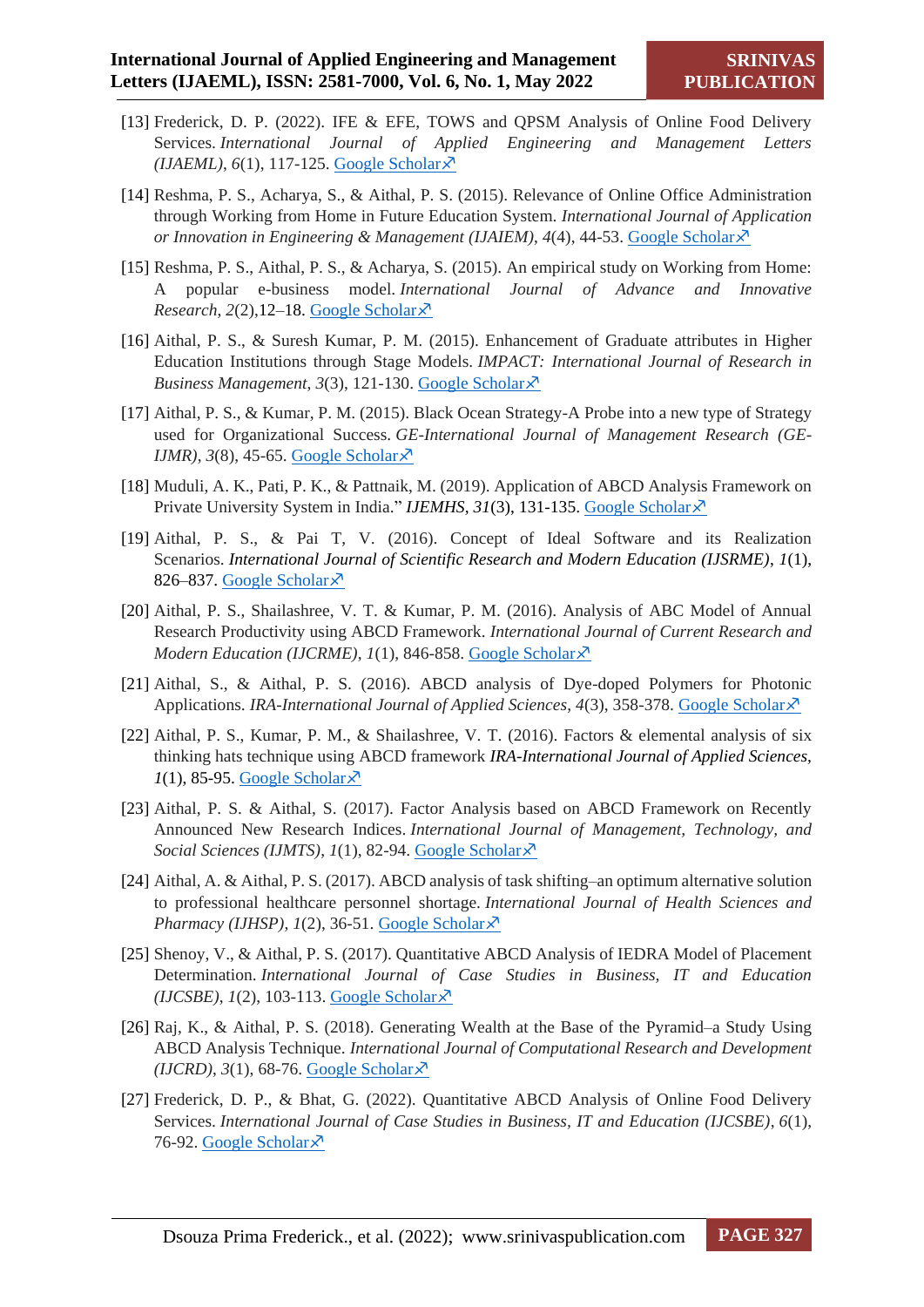- [28] Abdul Hameed, P. V. & Kotian, Suphala (2022). A Systematic Review and Research Agenda on Mental Wellbeing of the Caregivers of Intellectually Disabled Children. *International Journal of Management, Technology, and Social Sciences (IJMTS), 7(1), 335-353. [Crossref](https://doi.org/10.5281/zenodo.6501978)*
- [29] Sujaya, H. & Aithal, P. S. (2022).Quantitative ABCD Analysis of Organic Food Product and its Impact on Purchase Intention*. International Journal of Management, Technology, and Social Sciences (IJMTS), 7(1), 254-278. [Crossref](https://doi.org/10.5281/zenodo.6415352.)*  $\times$
- [30] Ambrose, M. C., & Lourdusamy, A., (2022). Review of Displacement, Space, and Identity in the Postcolonial Novels of Jhumpa Lahiri, Rohinton Mistry and Manju Kapur*. International Journal of Management, Technology, and Social Sciences (IJMTS), 7(1), 354-372. [Crossref](https://doi.org/10.5281/zenodo.6502009.)*
- [31] Amin, V. S., & Kumar, A. (2022). In-store Customer Perception towards Furniture in a Multiproduct outlet–A Synthesis of Literature Review and Research Agenda. *International Journal of Management, Technology and Social Sciences (IJMTS), 7(1), 279-305. Crossref*  $\times$
- [32] Santmajor, M. L., Goveas, C., & James, J. P. (2022). A Systematic Review on Issues and Challenges Associated with Work Engagement of Teachers. *International Journal of Management, Technology and Social Sciences (IJMTS)*, *7*(1), 37-58. [Crossref](https://doi.org/10.5281/zenodo.5896729)
- [33] Madhura, K., & Panakaje, Niyaz, (2022). Social Media as a Promotional Tool in the Fashion Industry: A Case Study on Meta Platforms Inc. *International Journal of Case Studies in Business, IT, and Education (IJCSBE), 6(1), 351-365.* [Crossref](https://doi.org/10.5281/zenodo.6539695) $\overline{X}$
- [34] Pallivalappil, A. S., & Jagadeesha, S. N. (2022). Procedures for Digital Forensics and Incident Response on Including Data Integrity Constraints on Solid-State Drives (SSD)-A Literature Review. *International Journal of Case Studies in Business, IT and Education (IJCSBE)*, *6*(1), 328-350[.Crossref](https://doi.org/10.5281/zenodo.6513305) $\lambda$
- [35] Kambali, U., & Panakaje, N. (2022). A Review on Access to Agriculture Finance by Farmers and its Impact on their Income. *International Journal of Case Studies in Business, IT, and Education*   $(IJCSBE)$ ,  $6(1)$ , 302-327. [Crossref](https://doi.org/10.5281/zenodo.6513302) $\overline{\times}$
- [36] Mahesh, K. M., Aithal, P. S., & Sharma, K. R. S. (2022). Seven Pillars of Inclusive Ecosystem-Transforming Healthcare Special reference to MSME & SME sectors. *International Journal of Case Studies in Business, IT and Education (IJCSBE), 6(1), 237-255. [Crossref](https://doi.org/10.5281/zenodo.6470994)x<sup>3</sup>*
- [37] Amin, V. S., & Kumar, A. (2022). Case Study of VK Sofa Makers Customization Process. *International Journal of Case Studies in Business, IT and Education (IJCSBE)*, *6*(1), 202-222. [Crossref](https://doi.org/10.5281/zenodo.6463490) ×
- [38] Amin, V. S., & Kumar, A. (2022). Case Study of Furniture Manufacturing Companies. *International Journal of Case Studies in Business, IT and Education (IJCSBE)*, *6*(1), 158-176. [Crossref](https://doi.org/10.5281/zenodo.6394567) ×
- [39] Shenoy, S. S., & Shailashri, V. T. (2022). An Analysis of Indian Pharmaceutical Sector using ABCD Framework. *International Journal of Case Studies in Business, IT and Education*   $(IJCSBE)$ ,  $6(1)$ , 1-13. [Crossref](https://doi.org/10.5281/zenodo.5889767) $\overline{\times}$
- [40] Sathyan, S., & Jagadeesha, S. N., (2022). Traffic Flow Prediction using Machine Learning Techniques -A Systematic Literature Review. *International Journal of Applied Engineering and Management Letters (IJAEML), 6(1), 210-230. [Crossref](https://doi.org/10.5281/zenodo.6479158)*
- [41] Vaikunta Pai, T., Nethravathi, P. S., & Aithal, P. S. (2022). Improved Parallel Scanner for the Concurrent Execution of Lexical Analysis Tasks on Multi-Core Systems. *International Journal of Applied Engineering and Management Letters (IJAEML), 6(1), 184-197.* [Crossref](https://doi.org/10.5281/zenodo.6375532) $\chi$ <sup>3</sup>
- [42] Bhuvana, R., & Aithal, P. S., (2022). Investors Behavioural Intention of Cryptocurrency Adoption – A Review based Research Agenda. *International Journal of Applied Engineering*  and Management Letters (IJAEML), 6(1), 126-148. [Crossref](https://doi.org/10.5281/zenodo.6341840)x<sup>7</sup>